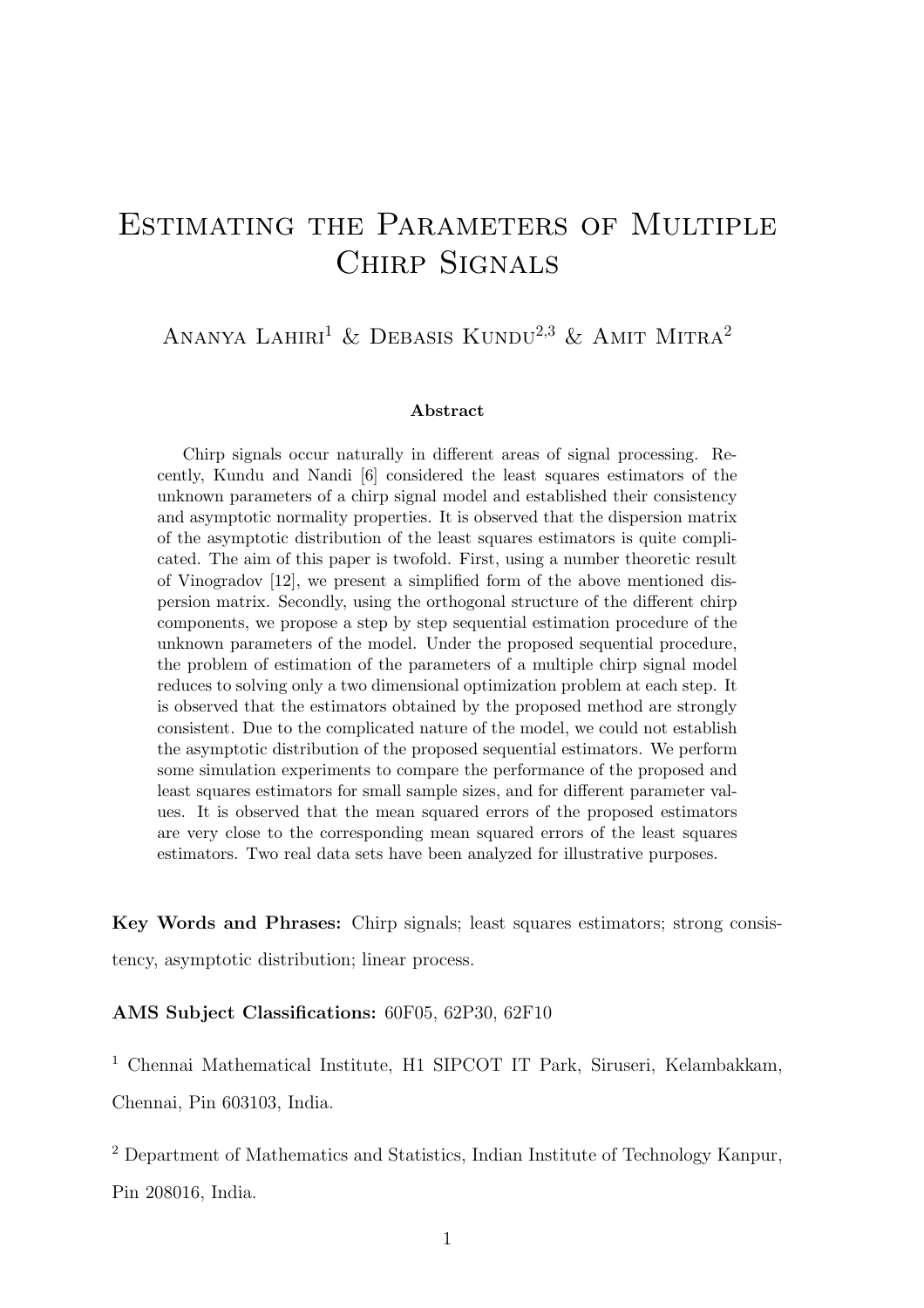$^3$  Corresponding author, E-mail: kundu@iitk.ac.in, Phone: 91-512-2597141, Fax: 91-512-2597500.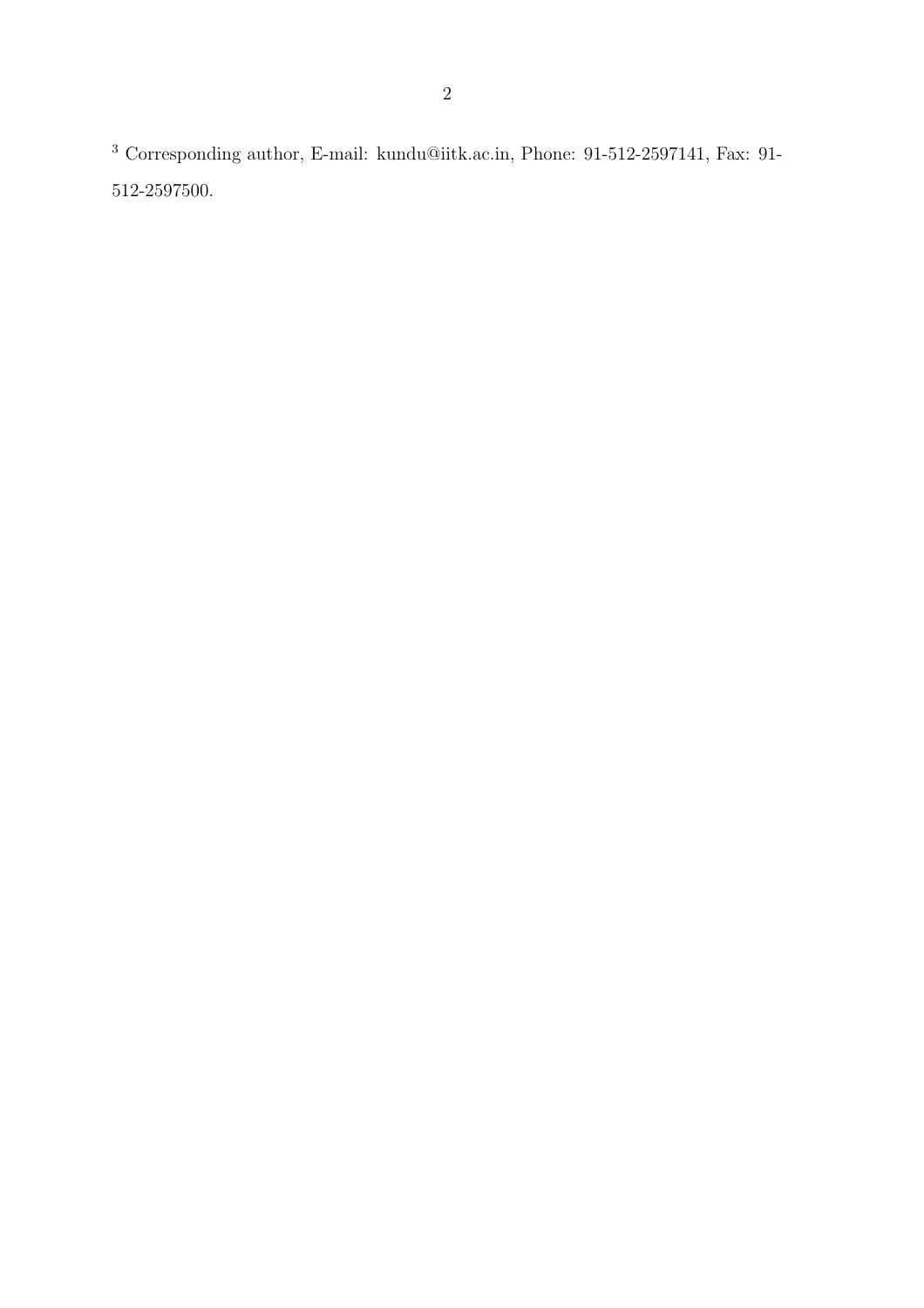### 1 INTRODUCTION

In this paper we consider the following multiple chirp model;

$$
y(n) = \sum_{k=1}^{p} \left\{ A_k^0 \cos(\alpha_k^0 n + \beta_k^0 n^2) + B_k^0 \sin(\alpha_k^0 n + \beta_k^0 n^2) \right\} + X(n), \quad n = 1, \cdots, N.
$$
 (1)

Here  $y(n)$  is the real valued signal observed at  $n = 1, \dots, N$ ;  $A_k^0$ ,  $B_k^0$  are amplitudes, and  $\alpha_k^0$  and  $\beta_k^0$  are frequency and frequency rate, respectively for  $k = 1, \dots, p$ . The additive error  $\{X(n)\}\$ is a sequence of stationary random variables with mean zero and finite fourth moment. The explicit assumptions on  $X(n)$  will be provided later.

The model (1) is popularly known as the 'chirp signal model' in the signal processing literature, and occurs naturally in various areas of science and engineering, particularly in physics, sonar, radar and communications. Chirp signal models have been used extensively to measure the distance of a moving object, emitting chirp signal, from a fixed receiver. This phenomena is used by different animal species, like bats, whales, to detect their prey. Shrill voices of birds are also examples of chirp signal. In the class of periodic models wherein the frequency varies with time, chirp signal model is the simplest possible model. In other words, chirp signal has time dependent frequency or can incorporate frequency modulation, in electrical engineering terminology. Extensive work on chirp signal model, mainly when  $p = 1$ , has been carried out by several authors, see for example, Abatzoglou [1], Kumaresan and Verma [5], Djuric and Kay [2], Gini et al. [4], Nandi and Kundu [8], Kundu and Nandi [6] and the references cited therein.

Saha and Kay [11] first introduced the multiple chirp signal model (1), and provided the maximum likelihood estimators of the unknown parameters using importance sampling procedure under the assumptions that  $X(n)$ s are independent and identically distributed  $(i.i.d.)$  normal random variables. Kundu and Nandi [6] studied the properties of the least squares estimators (LSEs) of the model (1), and proved the strong consistency and asymptotic normality when  $X(n)$ s are obtained from a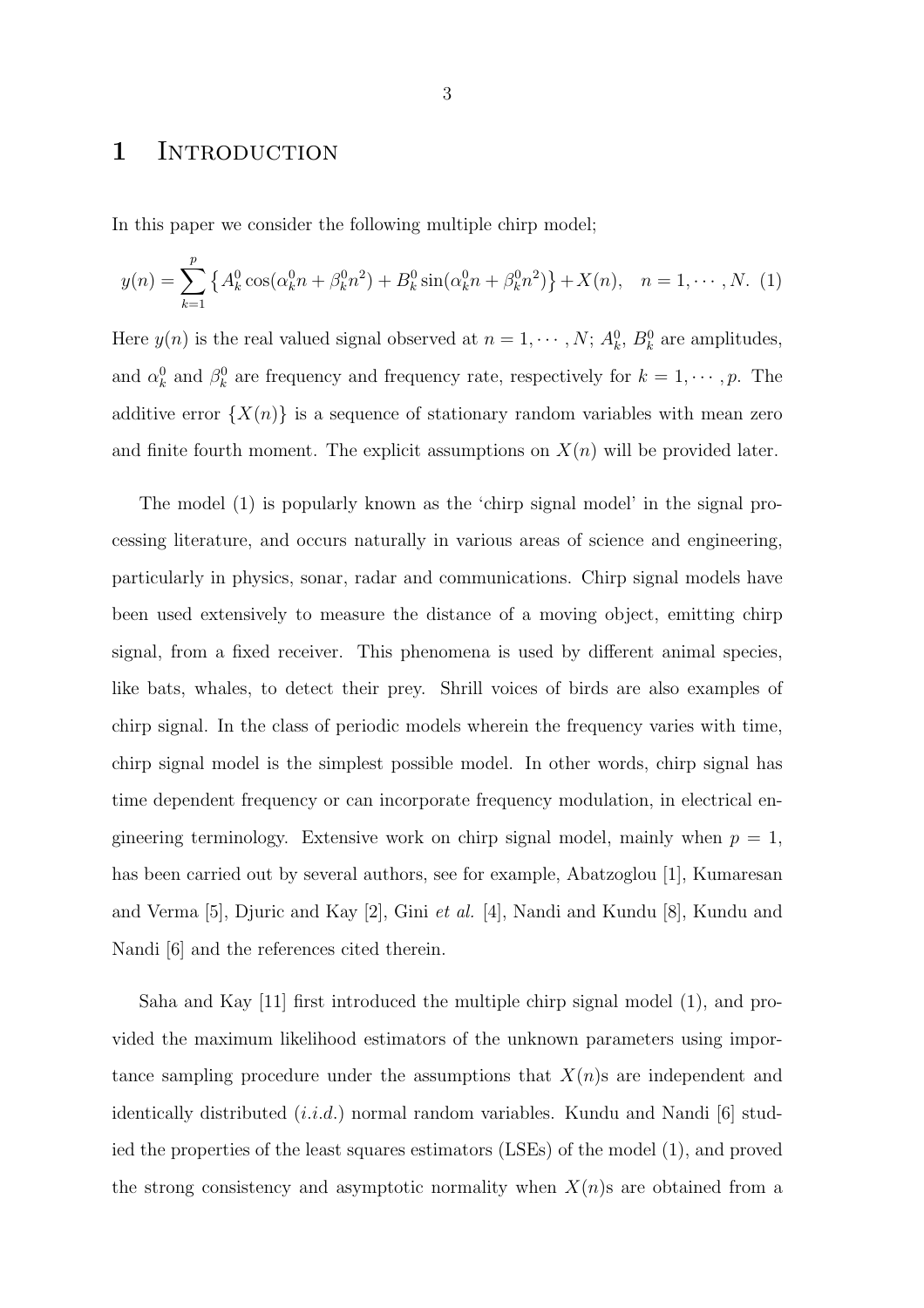linear stationary process. However, the structure of the dispersion matrix of the asymptotic distribution of the LSEs in Kundu and Nandi [6], is quite complicated.

It is interesting to observe that the LSE of  $\alpha_k^0$  has the convergence rate  $O_p(N^{-3/2})$ , whereas the LSE of  $\beta_k^0$  has the convergence rate  $O_p(N^{-5/2})$ . But it is also observed that, if  $p \geq 2$ , finding the LSEs is a numerically challenging problem. For the model (1), it involves solving a 2p-dimensional optimization problem. Therefore, for large p, it becomes a highly computationally intensive procedure.

The aim of this paper is twofold. First, using a number theoretic result of Vinogradov [12] we provide a simplified structure of the dispersion matrix of the asymptotic distribution of the LSEs. The second aim of this paper is to provide an estimation procedure which is computationally less demanding and produces estimators of the unknown parameters, which behave in a manner very similar to the LSEs. If  $p$  is known, using the fact that the regressor vectors are orthogonal, we provide a step by step sequential estimation procedure for estimation of the amplitudes, frequencies and frequency rates. It is observed that 2p-dimensional optimization procedure can be reduced to  $p$  sequential 2-dimensional  $(2-D)$  optimization problems. Therefore, if p is large, the proposed sequential procedure can be very effective.

It is observed that if p is not known, and we fit a lower order model, i.e. when the assumed number of components is less than the actual number of components, then the proposed estimators converge almost surely to the corresponding true parameter values. If we fit a higher order model, i.e. assumed number of components is more than the actual number of components, then the amplitude estimates obtained after the p-th step converge to zero almost surely.

Due to the complicated nature of the model, we could not establish the asymptotic distribution of the proposed sequential estimators. However, based on a conjecture in number theory, it can be shown that the asymptotic distributions of the LSEs and the proposed sequential estimators are the same. We perform some simulation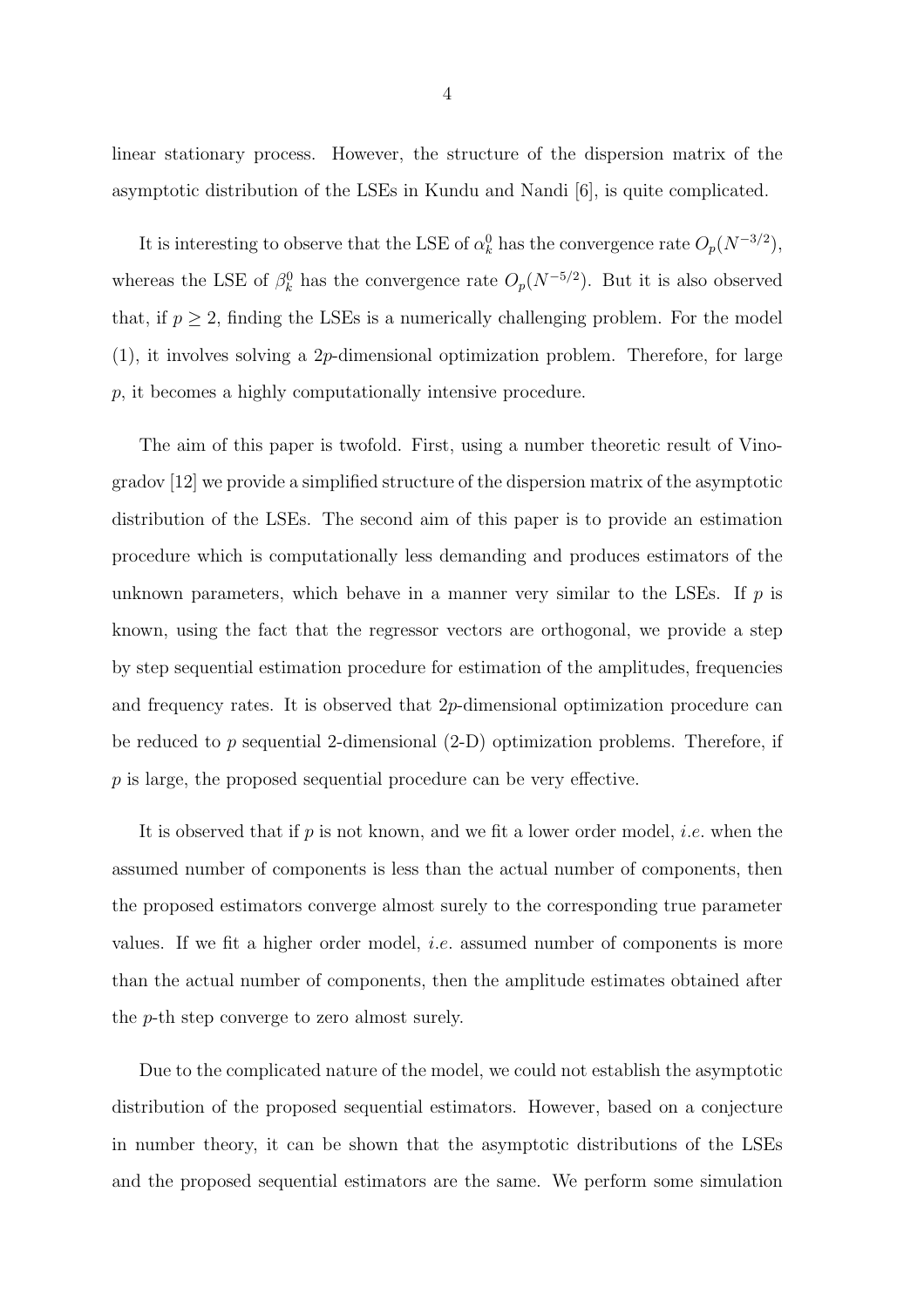experiments to study the behavior of the proposed estimators, and compare their performances with the LSEs. It is observed that the mean squared errors (MSEs) of the LSEs and sequential estimators are very close to each other. Finally, we provide the analysis of two real data sets for illustrative purposes.

The rest of the paper is organized as follows. In Section 2, we mainly state the model assumptions and preliminary results. Simplified form of the dispersion matrix of the asymptotic distribution of the LSEs is presented in Section 3. The sequential estimators are provided in Section 4. Numerical results and the analysis of two data sets are presented in Section 5, and finally we conclude the paper in Section 6. All the proofs are supplied in the Appendices.

# 2 MODEL ASSUMPTIONS AND PRELIMINARY RESULTS

#### 2.1 MODEL ASSUMPTIONS

We make the following assumptions on the error random variables.

ASSUMPTION 1: The error random variable  $X(n)$  satisfies the following condition;

$$
X(n) = \sum_{j=-\infty}^{\infty} a(j)e(n-j),
$$
\n(2)

where  $\{e(n)\}\$ is a sequence of *i.i.d.* random variables with mean zero, variance  $\sigma^2$ , finite fourth moment, and

$$
\sum_{j=-\infty}^{\infty} |a(j)| < \infty. \tag{3}
$$

It may be mentioned that Assumption 1 is a standard assumption for stationary linear process, and any finite dimensional stationary AR, MA or ARMA process can be represented as  $(2)$ , when  $a(j)$ s satisfy  $(3)$ .

We use the following notations. The parameter vector of the  $k$ -th component is represented as  $\theta_k = (A_k, B_k, \alpha_k, \beta_k)$ , the true parameter vector as  $\theta_k^0 = (A_k^0, B_k^0, \alpha_k^0, \beta_k^0)$ ,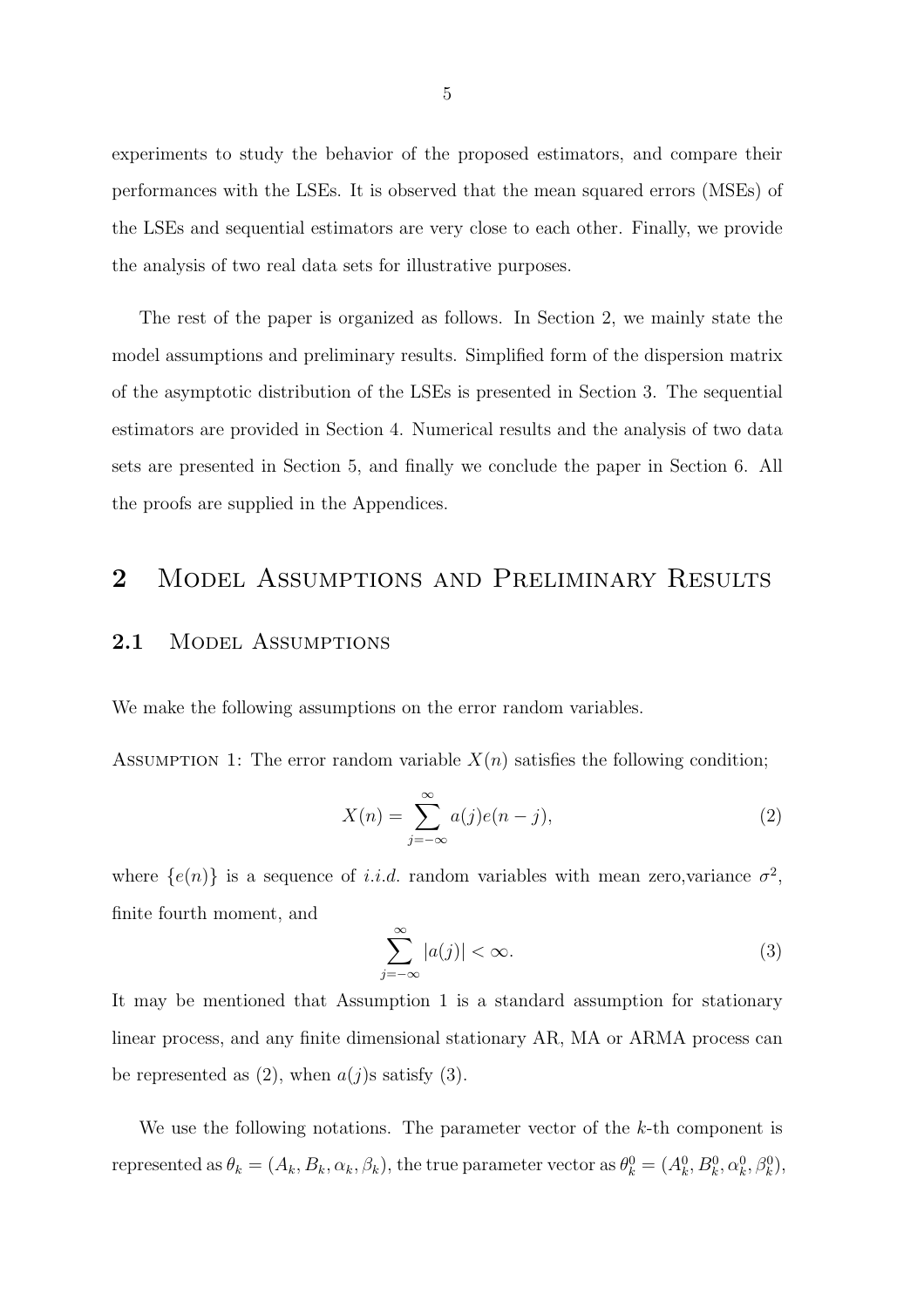for  $k = 1, \dots, p$ , and the parameter space as  $\Theta = [-M, M] \times [-M, M] \times [0, \pi] \times [0, \pi]$ ; where  $M > 0$  is a real number.

ASSUMPTION 2: It is assumed that  $\theta_k^0$  is an interior point of  $\Theta$ ,  $\alpha_k^0$ s are distinct, and  $\beta_k^0$ s are also distinct for  $k = 1, \cdots, p$ .

ASSUMPTION 3:  $A_k^0$ s and  $B_k^0$ s satisfy the following relation;

$$
M^2 > A_1^{0^2} + B_1^{0^2} > \cdots > A_p^{0^2} + B_p^{0^2} > 0.
$$

#### 2.2 PRELIMINARY RESULTS

We will be requiring the following results for further development of the asymptotic theory.

LEMMA 1: If  $(\theta_1, \theta_2) \in (0, \pi) \times (0, \pi)$ , and  $\theta_2$  is an irrational number, then the following results hold.

$$
\lim_{N \to \infty} \frac{1}{N} \sum_{n=1}^{N} \cos(\theta_1 n + \theta_2 n^2) = \lim_{N \to \infty} \frac{1}{N} \sum_{n=1}^{N} \sin(\theta_1 n + \theta_2 n^2) = 0.
$$
 (4)

$$
\lim_{N \to \infty} \frac{1}{N^{t+1}} \sum_{n=1}^{N} n^t \cos^2(\theta_1 n + \theta_2 n^2) = \frac{1}{2(t+1)},
$$
\n(5)

$$
\lim_{N \to \infty} \frac{1}{N^{t+1}} \sum_{n=1}^{N} n^t \sin^2(\theta_1 n + \theta_2 n^2) = \frac{1}{2(t+1)},
$$
\n(6)

$$
\lim_{N \to \infty} \frac{1}{N^{t+1}} \sum_{n=1}^{N} n^t \sin(\theta_1 n + \theta_2 n^2) \cos(\theta_1 n + \theta_2 n^2) = 0,
$$
\n(7)

where  $t = 0, 1, 2, 3, 4, \cdots$ .

It may be noted that (4) is one of the crucial results which has been used in this paper and it can be obtained from Vinogradov's [12] result. We also note that although the results are not true for rationals but given any rational there exists infinitely many N′ s for which the difference between the left hand sides (without lim  $N\rightarrow\infty$ ) and right hand sides of  $(4)$ ,  $(5)$ ,  $(6)$ ,  $(7)$  can be made arbitrarily small.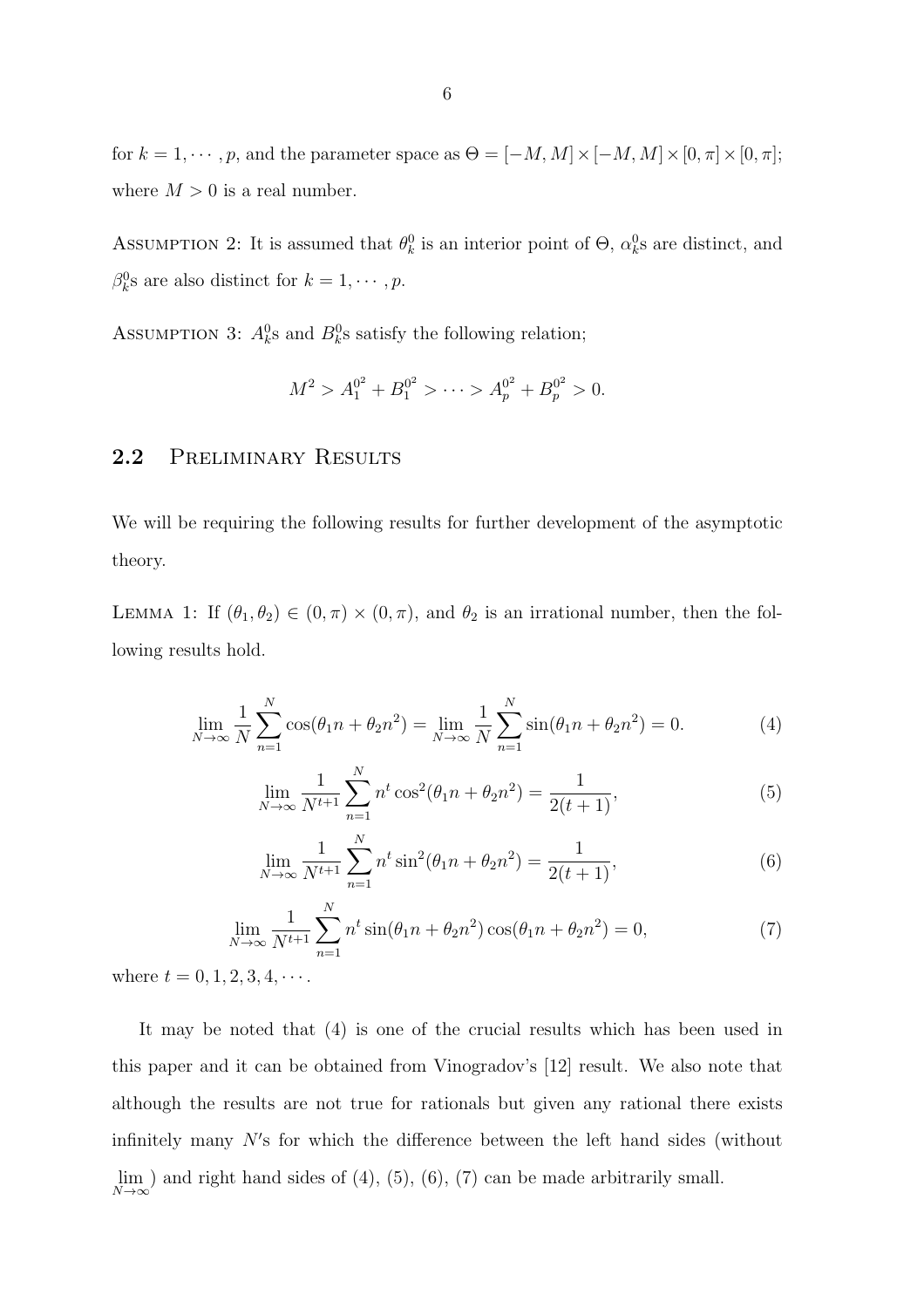PROOF: See in the Appendix A.

LEMMA 2: If  $X(n)$  satisfies Assumptions 1-3 then as  $N \to \infty$  and for  $s \geq 0$ .

$$
\sup_{\alpha,\beta} \left| \frac{1}{N^{s+1}} \sum_{n=1}^{N} n^s X(n) e^{i(\alpha n + \beta n^2)} \right| \to 0 \quad a.s.
$$
 (8)

Proof: The proof can be obtained along the same line as the proof of Lemma 1 of Kundu and Nandi [6].

### 3 ASYMPTOTIC DISTRIBUTION OF THE LSES

In this section, first we provide the asymptotic distribution of the LSEs, as obtained in Kundu and Nandi [6].

THEOREM 1: Suppose,  $\hat{\theta}_k = (\hat{A}_k, \hat{B}_k, \tilde{\alpha}_k, \hat{\beta}_k)$  is the LSE of  $\theta_k^0 = (A_k^0, B_k^0, \alpha_k^0, \beta_k^0)$ , for  $k = 1, \cdots, p$ . Then under the Assumptions 1-3,

$$
((\tilde{\theta}_1 - \theta_1^0)D^{-1}, \cdots, (\tilde{\theta}_p - \theta_p^0)D^{-1}) \xrightarrow{d} N_{4p}(0, 2\sigma^2\Lambda^{-1}(\theta^0)H(\theta^0)\Lambda^{-1}(\theta^0)),
$$
 (9)

where,  $D = diag(\frac{1}{\epsilon})$  $\sqrt{N}$  $\frac{1}{\sqrt{2}}$  $\sqrt{N}$  $\frac{1}{\sqrt{1-\frac{1}{\sqrt{1-\frac{1}{\sqrt{1-\frac{1}{\sqrt{1-\frac{1}{\sqrt{1-\frac{1}{\sqrt{1-\frac{1}{\sqrt{1-\frac{1}{\sqrt{1-\frac{1}{\sqrt{1-\frac{1}{\sqrt{1-\frac{1}{\sqrt{1-\frac{1}{\sqrt{1-\frac{1}{\sqrt{1-\frac{1}{\sqrt{1-\frac{1}{\sqrt{1-\frac{1}{\sqrt{1-\frac{1}{\sqrt{1-\frac{1}{\sqrt{1-\frac{1}{\sqrt{1+\frac{1}{\sqrt{1+\frac{1}{\sqrt{1+\frac{1}{\sqrt{1+\frac{1}{\sqrt{1+\frac{1}{\sqrt{1+\frac{1$  $\overline{N\sqrt{N}}$  $\frac{1}{\sqrt{1+\epsilon}}$  $\frac{1}{N^2\sqrt{N}}$  is a diagonal matrix of order  $4 \times 4$ ,  $\rightarrow$  means converges in distribution,  $\theta^0 = (\theta_1^0, \dots, \theta_p^0), N_{4p}(0, \Sigma)$  means a 4p variate normal distribution with mean vector 0 and the dispersion matrix Σ. The matrices  $\Lambda(\theta^0)$  and  $H(\theta^0)$  have the following structures;

$$
\Lambda(\theta^0) = \begin{bmatrix} \Lambda_{11} & \Lambda_{12} & \cdots & \Lambda_{1p} \\ \Lambda_{21} & \Lambda_{22} & \cdots & \Lambda_{2p} \\ \vdots & \vdots & \vdots & \vdots \\ \Lambda_{p1} & \Lambda_{p2} & \cdots & \Lambda_{pp} \end{bmatrix} \quad \text{and} \quad H(\theta^0) = \begin{bmatrix} H_{11} & H_{12} & \cdots & H_{1p} \\ H_{21} & H_{22} & \cdots & H_{2p} \\ \vdots & \vdots & \vdots & \vdots \\ H_{p1} & H_{p2} & \cdots & H_{pp} \end{bmatrix},
$$

where  $\Lambda_{jk} \equiv \Lambda_{jk}(\theta_j^0, \theta_k^0) = ((\lambda_{rs}))$  and  $H_{jk} \equiv H_{jk}(\theta_j^0, \theta_k^0) = ((h_{rs}))$  are  $4 \times 4$  square matrices. For the explicit expression of the different entries of  $((\lambda_{rs}))$ ,  $((h_{rs}))$ , the readers are referred to the original article of Kundu and Nandi [6]. Using Lemma 1 and Lemma 2, these terms get simplified and the following version of the asymptotic distribution of the LSEs can be obtained.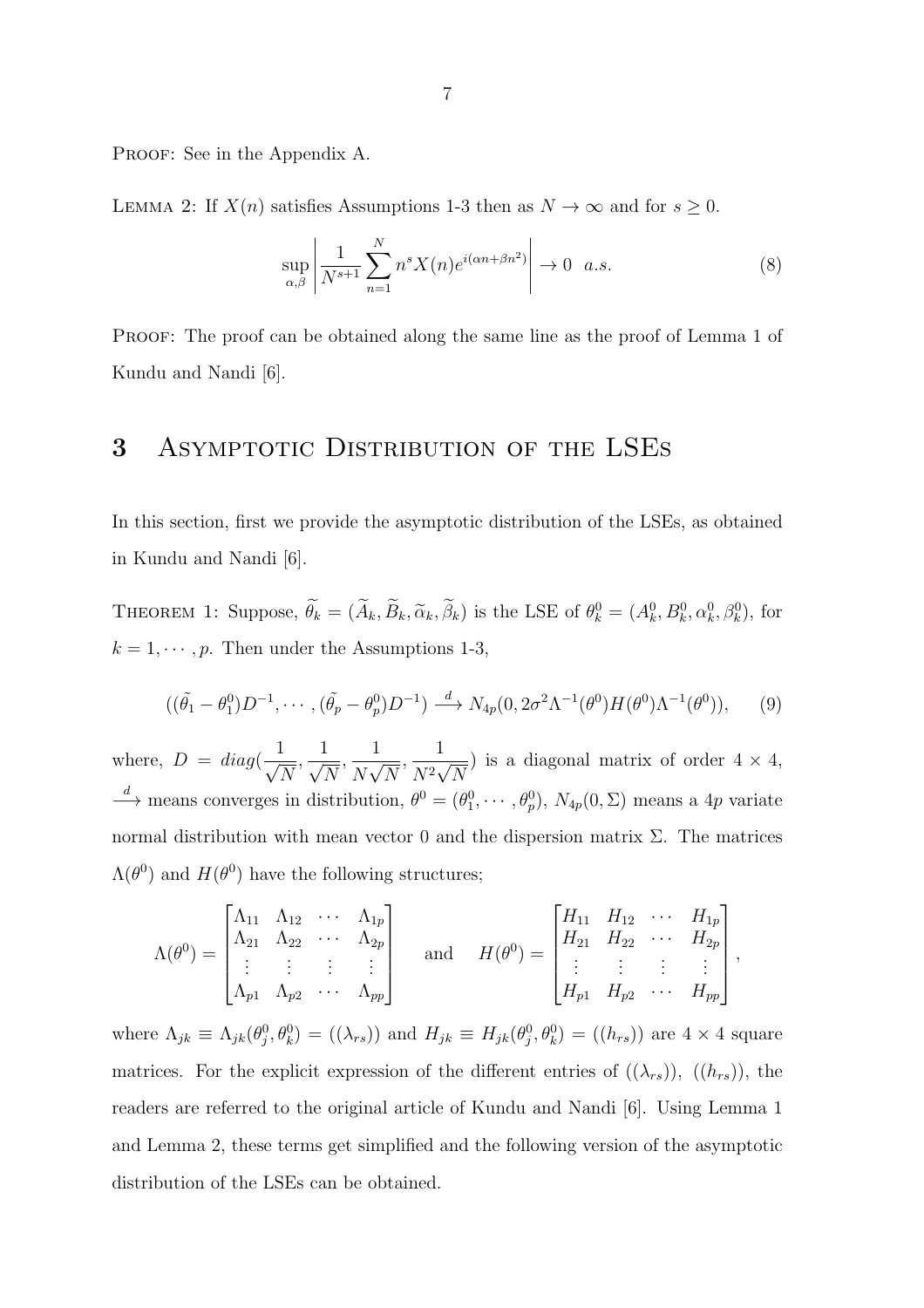Theorem 2: If the Assumptions 1-3 are satisfied, then the LSEs of the unknown parameters have the following asymptotic distribution

$$
((\tilde{\theta}_1 - \theta_1^0)D^{-1}, \cdots, (\tilde{\theta}_p - \theta_p^0)D^{-1}) \xrightarrow{d} N_{4p}(0, 2c\sigma^2\Sigma(\theta^0)).
$$
\n(10)

Here,  $\Sigma(\theta^0)$  is a  $4p \times 4p$  matrix with the following block-diagonal structure

$$
\Sigma(\theta^0) = \begin{bmatrix} \Sigma_1 & 0 & \cdots & 0 \\ 0 & \Sigma_2 & \cdots & 0 \\ \vdots & \vdots & \vdots & \vdots \\ 0 & 0 & \cdots & \Sigma_p \end{bmatrix},
$$

for  $k = 1, \cdots, p$ ,

$$
\Sigma_{k} = \frac{1}{A_{k}^{02} + B_{k}^{02}} \begin{bmatrix} \frac{1}{2} \left( A_{k}^{02} + 9B_{k}^{02} \right) & -4A_{k}^{0}B_{k}^{0} & 18B_{k}^{0} & -15B_{k}^{0} \\ -4A_{k}^{0}B_{k}^{0} & \frac{1}{2} \left( 9A_{k}^{02} + B_{k}^{02} \right) & -18A_{k}^{0} & 15A_{k}^{0} \\ 18B_{k}^{0} & -18A_{k}^{0} & 96 & -90 \\ -15B_{k}^{0} & 15A_{k}^{0} & -90 & 90 \end{bmatrix}, \quad (11)
$$

and  $c = \sum_{n=1}^{\infty}$ j=−∞  $a(j)^2$ .

PROOF: See in the Appendix B.

# 4 Sequential Estimation Procedure

In this section, we propose a sequential procedure to estimate the unknown parameters of the model (1), and prove that the estimators are strongly consistent. Let us use the following notations. The  $N \times 2$  matrix,  $\mathbf{W}(\alpha, \beta)$  is defined as follows;

$$
\mathbf{W}(\alpha, \beta) = \begin{bmatrix} \cos(\alpha + \beta) & \sin(\alpha + \beta) \\ \cos(2\alpha + 4\beta) & \sin(2\alpha + 4\beta) \\ \vdots & \vdots \\ \cos(N\alpha + N^2\beta) & \sin(N\alpha + N^2\beta) \end{bmatrix} .
$$
 (12)

We first minimize  $Q_1(A, B, \alpha, \beta)$  with respect to  $A, B, \alpha, \beta$ , where

$$
Q_1(A, B, \alpha, \beta) = \left[\mathbf{Y} - \mathbf{W}(\alpha, \beta) \begin{bmatrix} A \\ B \end{bmatrix}\right]^T \left[\mathbf{Y} - \mathbf{W}(\alpha, \beta) \begin{bmatrix} A \\ B \end{bmatrix}\right],\tag{13}
$$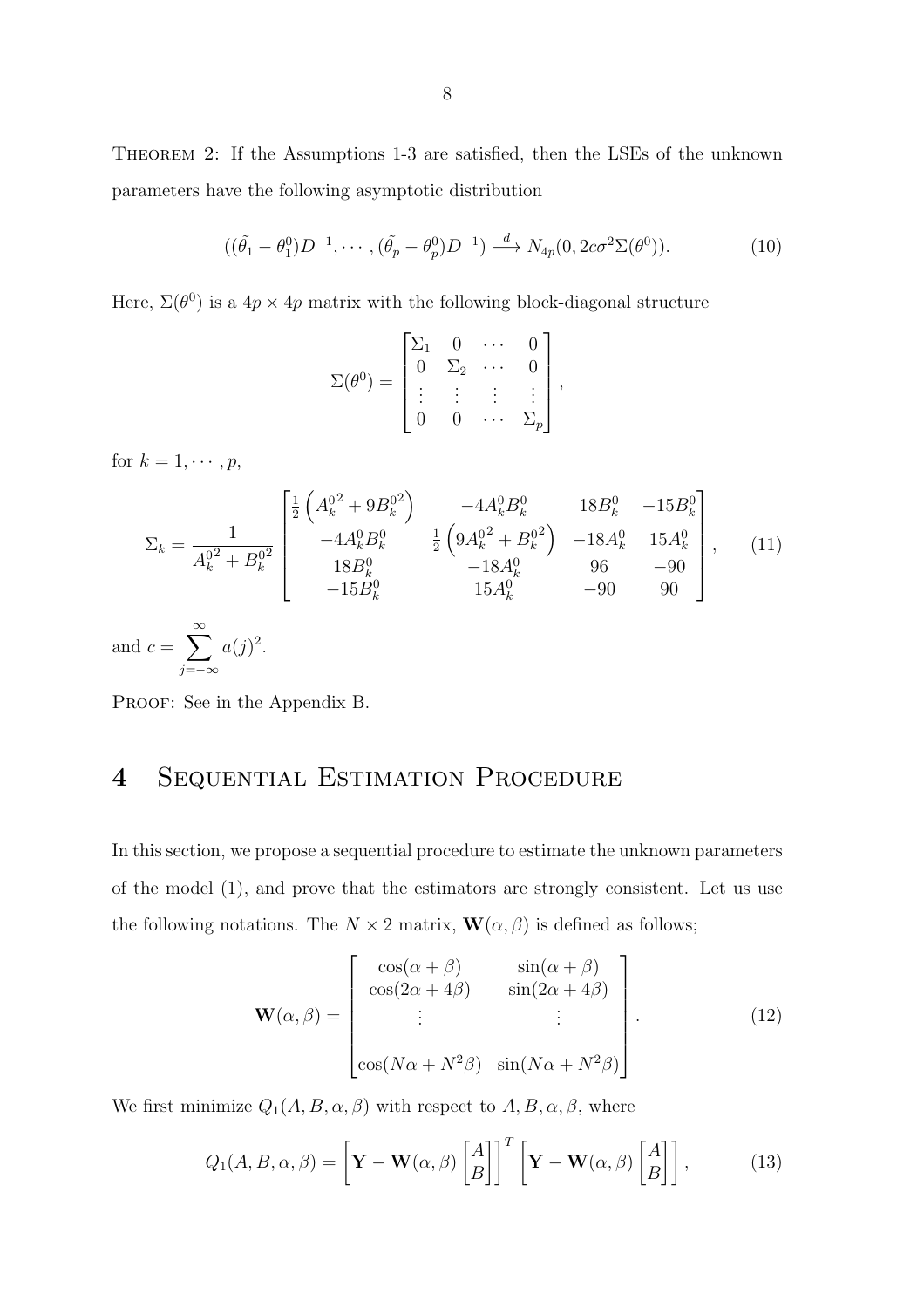and  $\mathbf{Y} = [y(1), \cdots, y(N)]^T$  is the data vector. For a fixed  $\alpha$  and  $\beta$ ,

$$
(\widehat{A}(\alpha,\beta),\widehat{B}(\alpha,\beta)) = [\mathbf{W}(\alpha,\beta)^T \mathbf{W}(\alpha,\beta)]^{-1} \mathbf{W}(\alpha,\beta)^T \mathbf{Y}
$$
(14)

minimizes (13) with respect to A and B. Therefore, using the separable regression technique of Richards [10], the minimization of  $Q_1(A, B, \alpha, \beta)$  can be obtained by first minimizing

$$
R_1(\alpha, \beta) = Q_1(\widehat{A}(\alpha, \beta), \widehat{B}(\alpha, \beta), \alpha, \beta) = \mathbf{Y}^T (\mathbf{I} - \mathbf{P}_1(\alpha, \beta)) \mathbf{Y}
$$
(15)

with respect to  $(\alpha, \beta)$ , where  $\mathbf{P}_1(\alpha, \beta) = \mathbf{W}(\alpha, \beta) [\mathbf{W}(\alpha, \beta)^T \mathbf{W}(\alpha, \beta)]^{-1} \mathbf{W}(\alpha, \beta)^T$  is the projection matrix on the column space of the matrix  $\mathbf{W}(\alpha, \beta)$ . If  $(\widehat{\alpha}_1, \widehat{\beta}_1)$  minimizes  $R_1(\alpha, \beta)$ , then the estimators of  $(A_1^0, B_1^0, \alpha_1^0, \beta_1^0)$ , which are unique minimizer of (13), become  $\widehat{A}_1 = \widehat{A}(\widehat{\alpha}_1, \widehat{\beta}_1), \widehat{B}_1 = \widehat{B}(\widehat{\alpha}_1, \widehat{\beta}_1), \widehat{\alpha}_1, \widehat{\beta}_1$ , respectively.

To compute the estimators of  $(A_2^0, B_2^0, \alpha_2^0, \beta_2^0)$ , we take out the effect of the first component from the signal, i.e., we consider a new data vector

$$
\mathbf{Y}^1 = \mathbf{Y} - \mathbf{W}(\hat{\alpha_1}, \hat{\beta_1}) \begin{bmatrix} \hat{A}_1 \\ \hat{B}_1 \end{bmatrix} .
$$
 (16)

Using the new data vector  $Y^1$ , following the same procedure as before we get  $\hat{A}_2, \hat{B}_2, \hat{\alpha}_2, \hat{\beta}_2, \hat{\alpha}_3$ the estimators of  $A_2^0, B_2^0, \alpha_2^0, \beta_2^0$ , respectively. Continuing in this manner, at the k-th stage we can obtain estimators of  $A_k^0, B_k^0, \alpha_k^0, \beta_k^0$ , say  $\hat{A}_k, \hat{B}_k, \hat{\alpha}_k, \hat{\beta}_k$ , respectively. The practical implementation aspects of the sequential procedure, like the choice of optimization algorithm and finding initial values, are discussed in the simulation section.

Finally, we will provide the consistency results of the proposed estimators. We consider two cases separately; (i) the number of components of the fitted model (1) is less than or equal to the actual number of components and (ii) it is more than the actual number. We have the following results:

THEOREM 3: If the Assumptions 1-3 are satisfied then  $(\widehat{A}_1, \widehat{B}_1, \widehat{\alpha}_1, \widehat{\beta}_1)$  is a strongly consistent estimator of  $(A_1^0, B_1^0, \alpha_1^0, \beta_1^0)$ .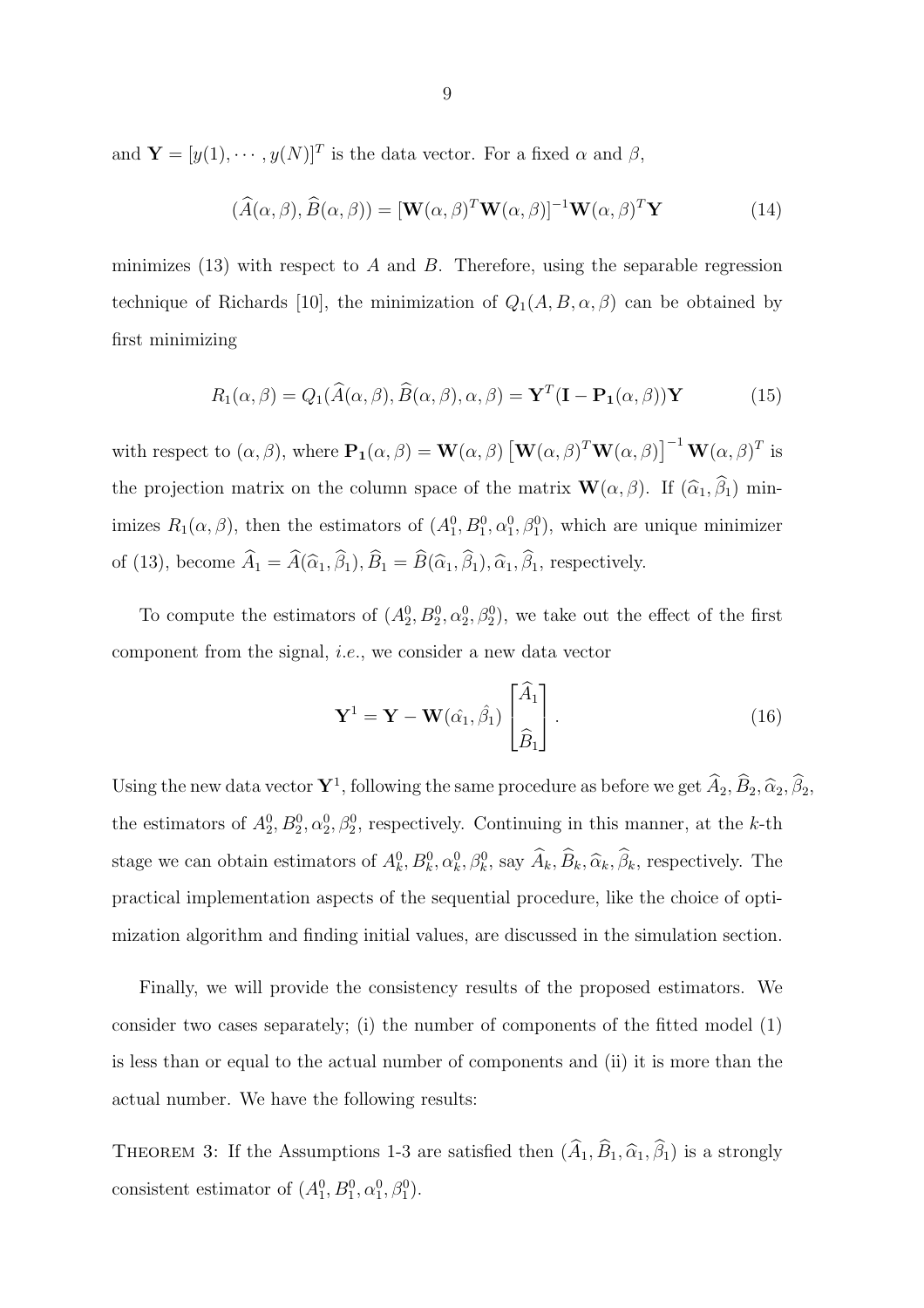PROOF: See in the Appendix C.

We next show that the estimators obtained at the second step also are strongly consistent.

THEOREM 4: If the Assumptions 1-3 are satisfied and  $p \ge 2$ , then  $\widehat{\theta}_2$ , the estimator obtained by minimizing  $Q_2(A, B, \alpha, \beta)$ , where  $Q_2(A, B, \alpha, \beta)$  is obtained by replacing **Y** with **Y**<sup>1</sup> in (13), is a strongly consistent estimator of  $\theta_2^0$ .

PROOF: See in the Appendix D.

THEOREM 5: If the Assumptions 1-3 are satisfied and  $p \geq k$ , then the estimators obtained at the k-th step are strongly consistent.

PROOF: See in the Appendix D.

It is interesting to investigate the properties of the estimators for the case when the sequential process is continued beyond the  $p$ -th step. We have the following result.

THEOREM 6: If the Assumptions 1-3 are satisfied, and if  $\widehat{A}_k, \widehat{B}_k, \widehat{\alpha}_k, \widehat{\beta}_k$  are the estimators obtained at the k-th step for  $k > p$ , then  $\widehat{A}_k \to 0$  a.s. and  $\widehat{B}_k \to 0$  a.s.

PROOF: See in the Appendix E.

Comments: If the following conjecture, see Montgomery [7], holds, then it can be shown that the proposed sequential estimators have the same asymptotic distribution as that of the ordinary LSEs.

CONJECTURE: If  $\theta_1, \theta_2, \theta'_1, \theta'_2 \in (0, \pi)$ , then except for countable number of points

$$
\lim_{N \to \infty} \frac{1}{\sqrt{N}N^t} \sum_{n=1}^N n^t \cos(\theta_1 n + \theta_2 n^2) \sin(\theta_1' n + \theta_2' n^2) = 0; \quad t = 0, 1, 2. \tag{17}
$$

In addition if  $\theta_2 \neq \theta_2'$ , then

$$
\lim_{N \to \infty} \frac{1}{\sqrt{N}N^t} \sum_{n=1}^{N} n^t \cos(\theta_1 n + \theta_2 n^2) \cos(\theta_1 n + \theta_2 n^2) = 0; \quad t = 0, 1, 2. \tag{18}
$$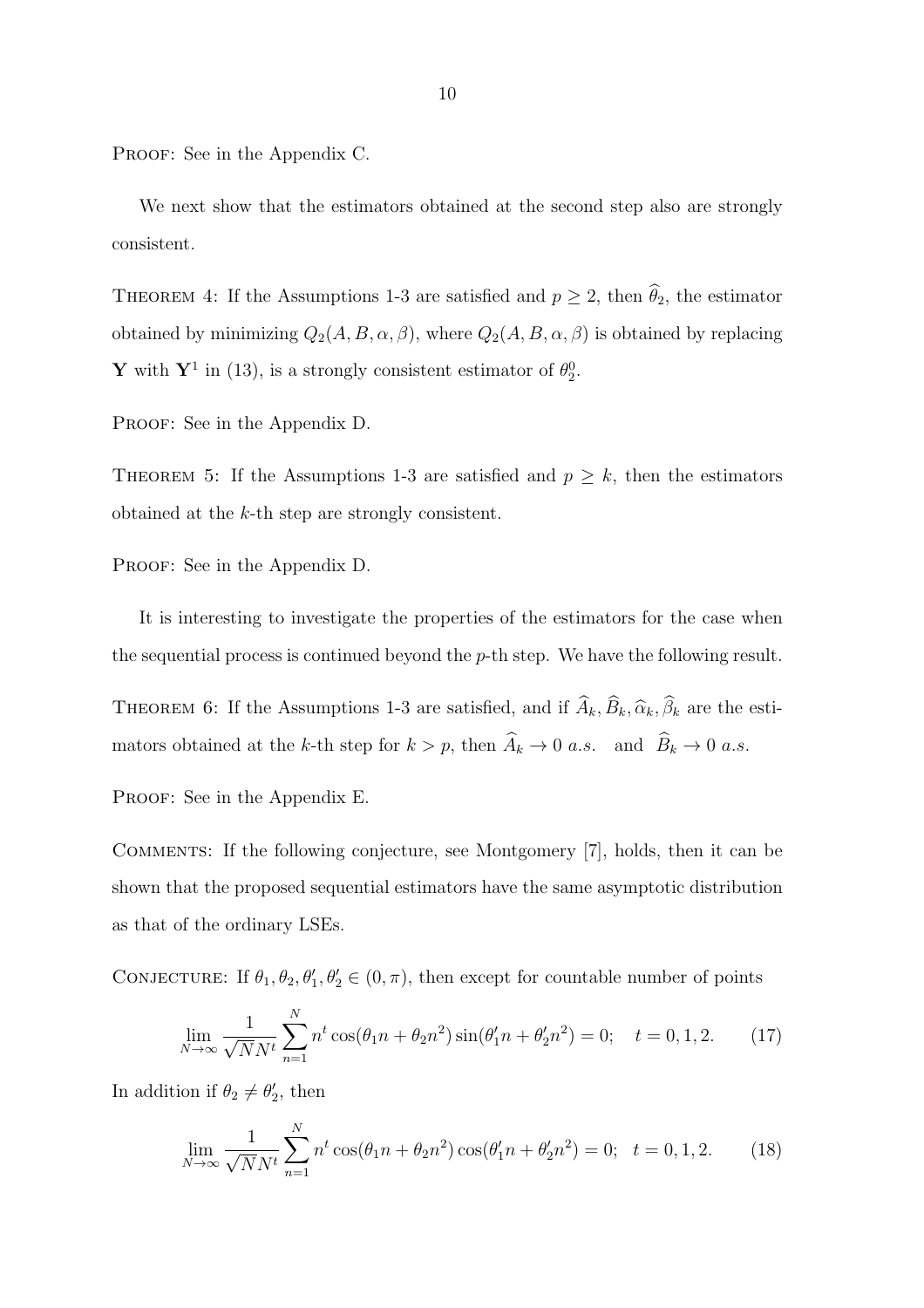$$
\lim_{N \to \infty} \frac{1}{\sqrt{N}N^t} \sum_{n=1}^{N} n^t \sin(\theta_1 n + \theta_2 n^2) \sin(\theta_1 n + \theta_2 n^2) = 0; \quad t = 0, 1, 2.
$$
 (19)

### 5 Numerical Results and Data Analysis

### 5.1 Numerical Results

It has already been observed in Kundu and Nandi [6] that the performances of the LSEs are quite satisfactory. In this section, we perform some simulation experiments to see how the proposed sequential estimators behave as compared to the LSEs in terms of biases and MSEs. We consider the following model:  $p = 2$ ,  $A_1 = 2.0, B_1 =$  $2.0, \alpha_1 = 1.75, \beta_1 = 1.05, A_2 = 1.0, B_2 = 1.0, \alpha_2 = 0.8, \beta_2 = 1.2$ .  $X(n)$ s are assumed to be *i.i.d.* Gaussian random variables with mean 0 and variance  $\sigma^2$ . We have taken three different sample sizes, 150, 180, 210, and two different  $\sigma^2$ , 0.5 and 1.5 for our simulations.

First, we consider the LSEs, and compute the average estimates and the MSEs over 1000 independent replications. For comparison purposes we report the corresponding asymptotic variances also. Next, we consider the proposed sequential method over the same simulated data sets. In both the cases we have used the two dimensional periodogram like function

$$
\frac{1}{N} \left| \sum_{n=1}^{N} y(n) e^{-i(\alpha n + \beta n^2)} \right|^2,
$$

as suggested by Kundu and Nandi [6], for initial guesses. In case of LSEs, we need four initial guesses, whereas in case of sequential estimators we need two initial guesses in each step. In both the cases we have used Downhill Simplex Algorithm (see for example Press et al. [9]) for minimization purposes.

Note that although theoretically, only irrationals are allowed as frequency rates to achieve convergence, but in practice if true frequency rate is rational then there are infinitely many N's to satisfy the limits in  $(4)$ ,  $(5)$ ,  $(6)$ ,  $(7)$ , so there is no contradic-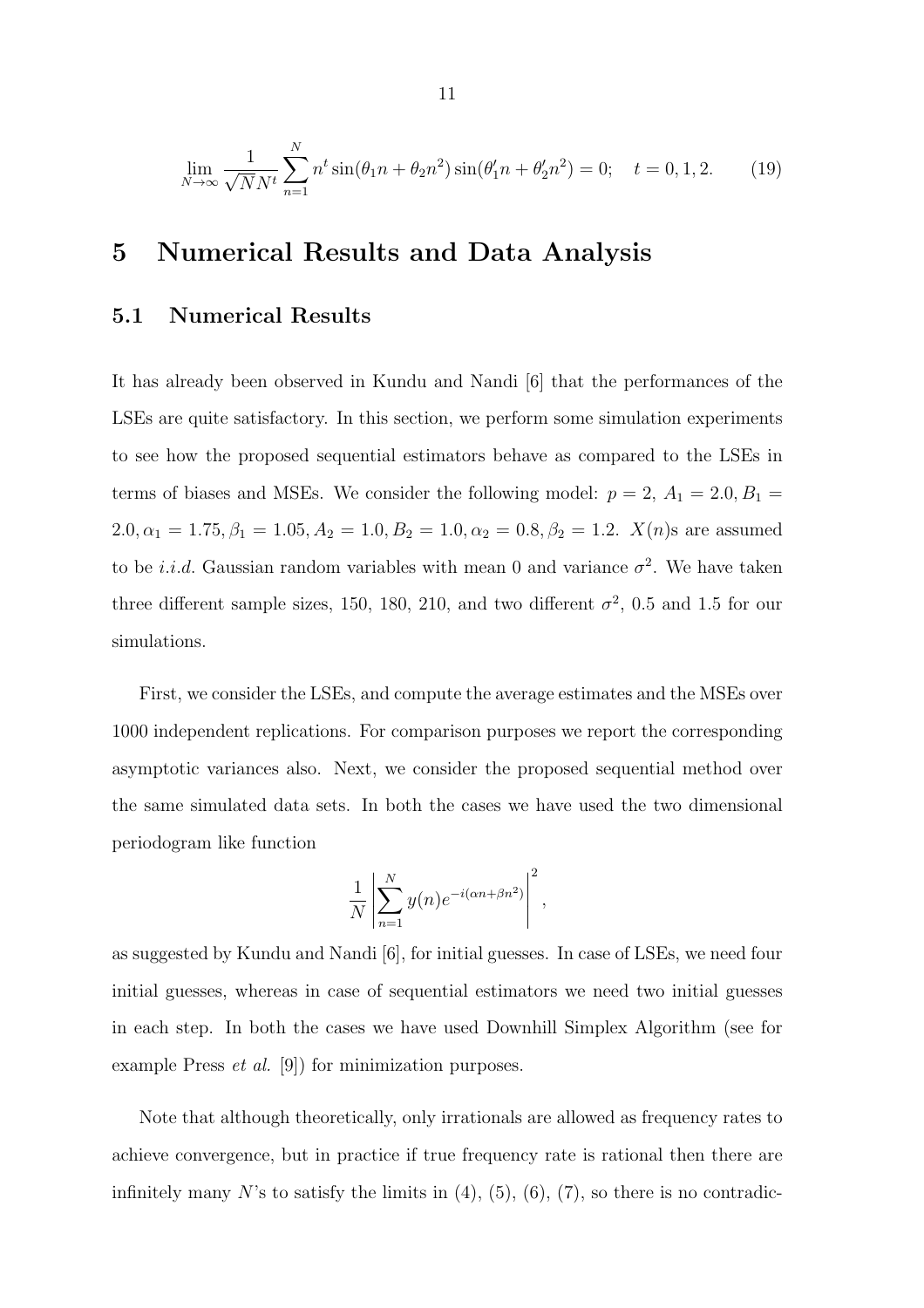

Figure 1: Bias plot against sample size

tion between theory and practical simulation implementation. In case of sequential method, at the first step we obtain the estimates of all the four parameters of the dominating component. At the second step, we remove the effect of the first component, and obtain the estimates of the parameters of the second component. We replicate the process 1000 times, and obtain the average estimates and MSEs. We have provided the bias and MSE plots of eight different parameters present in the two component model for different sample sizes, different error variances and for two different methods in Figure 1 and Figure 2. We have not presented here all the numerical values for paucity of space, but they can be obtained on request from the corresponding author.

It is observed that in case of small sample simulations, sequential estimators perform better than the LSEs. The performance of the LSEs improve for higher sample sizes, see Kundu and Nandi [6], but it is tremendously time consuming due to the requirement of solving a 2p-dimensional optimization problem. In the present case of  $p = 2$ , we need to solve a four dimensional optimization problem for finding the LSEs and only a two dimensional optimization problem for finding the sequential estima-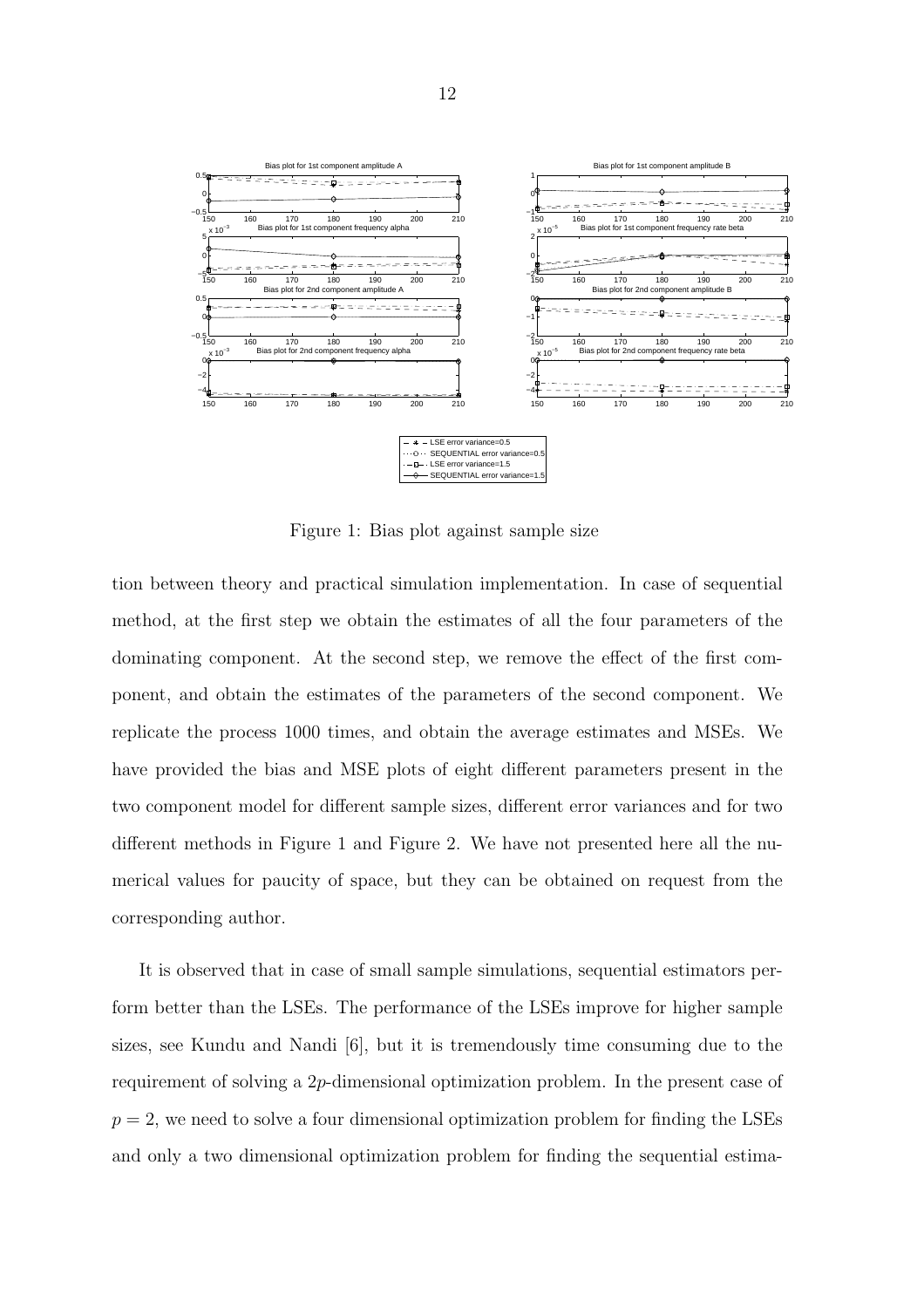

Figure 2: MSE plot against sample size

tors. It is observed from the simulation results that the MSEs of the LSEs are quite comparable with their asymptotic variances. It verifies the accuracy of the proposed simplified asymptotic variances of the LSEs. Moreover, the biases are also small, which verifies the consistency properties of the LSEs. Along the same line, we compare the MSEs of sequential estimators with asymptotic variance of LSEs. Although we do not have explicit expressions of the asymptotic variances of the sequential estimators but MSEs of sequential estimators are comparable with the asymptotic variances of LSEs. From the graphs we observe that, sequential method is getting stabilized earlier (with respect to smaller sample sizes) than the LSEs. We also observe that the MSEs of the sequential estimators not only decrease as sample size increases, but are also having parity with the corresponding asymptotic variances of LSEs, whereas LSEs are not performing that well. This observation highlights the potential advantage of using sequential estimators. The performances of both methods improve (in terms of MSEs) as error variance decreases. The fact that, the MSEs of the sequential estimators for the first two components are very close to the corresponding asymptotic variances of the LSEs, indicates that the sequential estimators might have the same rate of convergence as that of LSEs.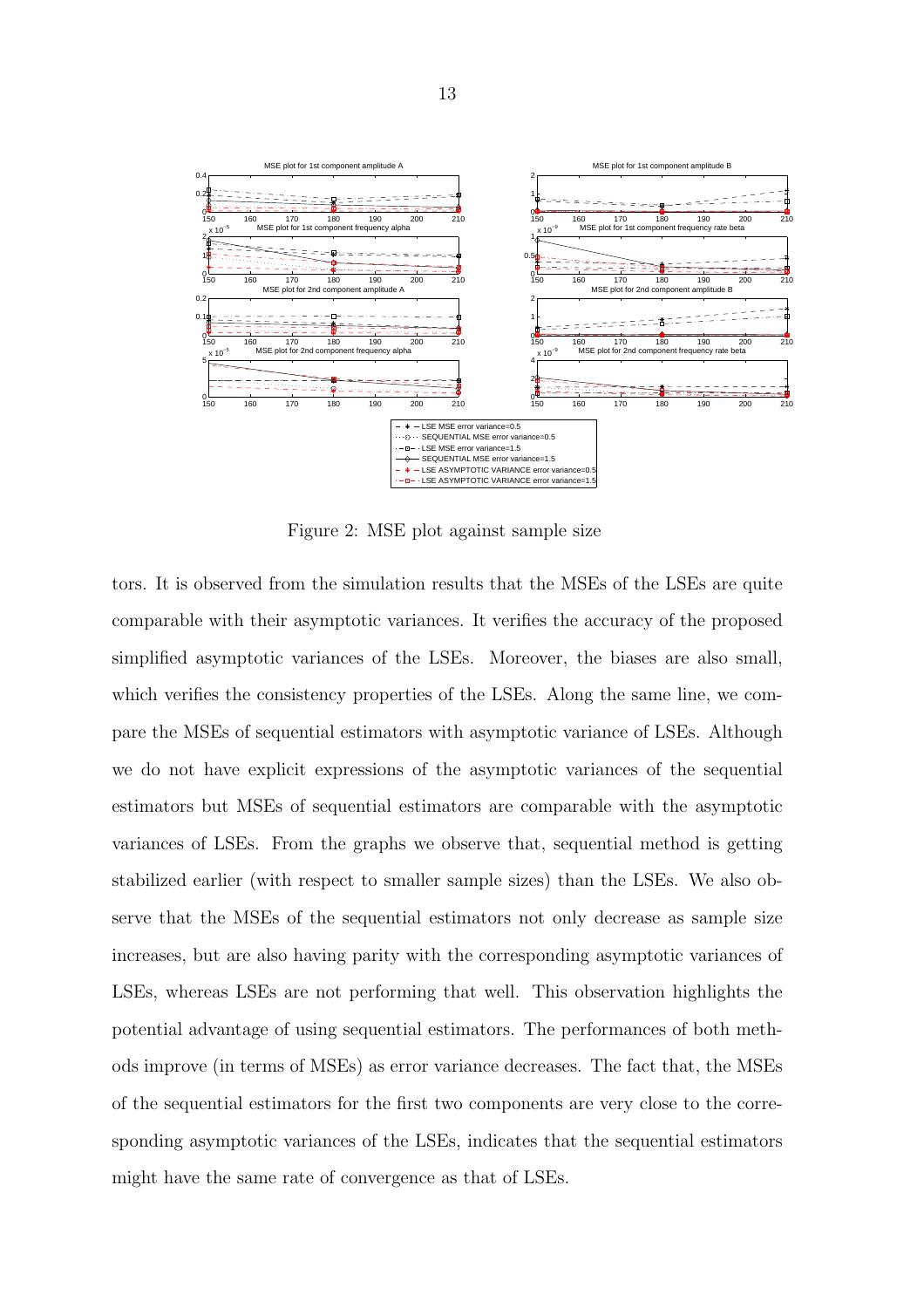#### 5.2 Real Data Analysis

In this section, we perform the analysis of two speech signal data sets; "AHH" and "AWW" vowel sound, mainly for illustrative purposes. Both these data sets are obtained from a sound instrument at the Speech Signal Processing laboratory of the Indian Institute of Technology Kanpur. There are 469 data points of "AHH" signal and 512 data points of "AWW" signal, both sampled at 10 kHz frequency.

From the plot of the sound signals we have observed that the signals are quasi periodic. Hence, we expect that a variable frequency model would provide a better fit of the data than a fixed frequency model. Further, a single component chirp model seems an unlikely model for the data sets. This is because the change in frequency over time is not monotone, i.e. increasing or decreasing over time, and hence we have tried to fit the sound data using multi component chirp model.

We have fitted the chirp signal model to these data sets and use the proposed sequential method to compute the unknown parameters. Since the number of components of the model is not known in these cases, we use the Bayesian Information Criterion (BIC) to estimate the number of components. The BIC takes the following form

$$
BIC(k) = N \ln (SSE) + \frac{1}{2} (4k + ar_k + 1) \ln(N)
$$

in this case, where k is the number of components of the fitted model,  $ar_k$  is the number of parameters of the fitted stationary process  $X(n)$  and N is the sample size. We choose that model order for which the BIC is minimum. For "AHH" data set, the estimate of  $p$  becomes 5, and for "AWW" it is 7. After fitting the AHH and AWW signals we have analyzed the residuals. Using SAS proc ARIMA, we have performed the augmented Dickey-Fuller unit root test on both the residual series. The null hypothesis is that there is a unit root, and hence the residuals are non stationary, whereas the alternate hypothesis is absence of unit root, and hence stationary residuals. In both the cases, the null hypotheses have been rejected, and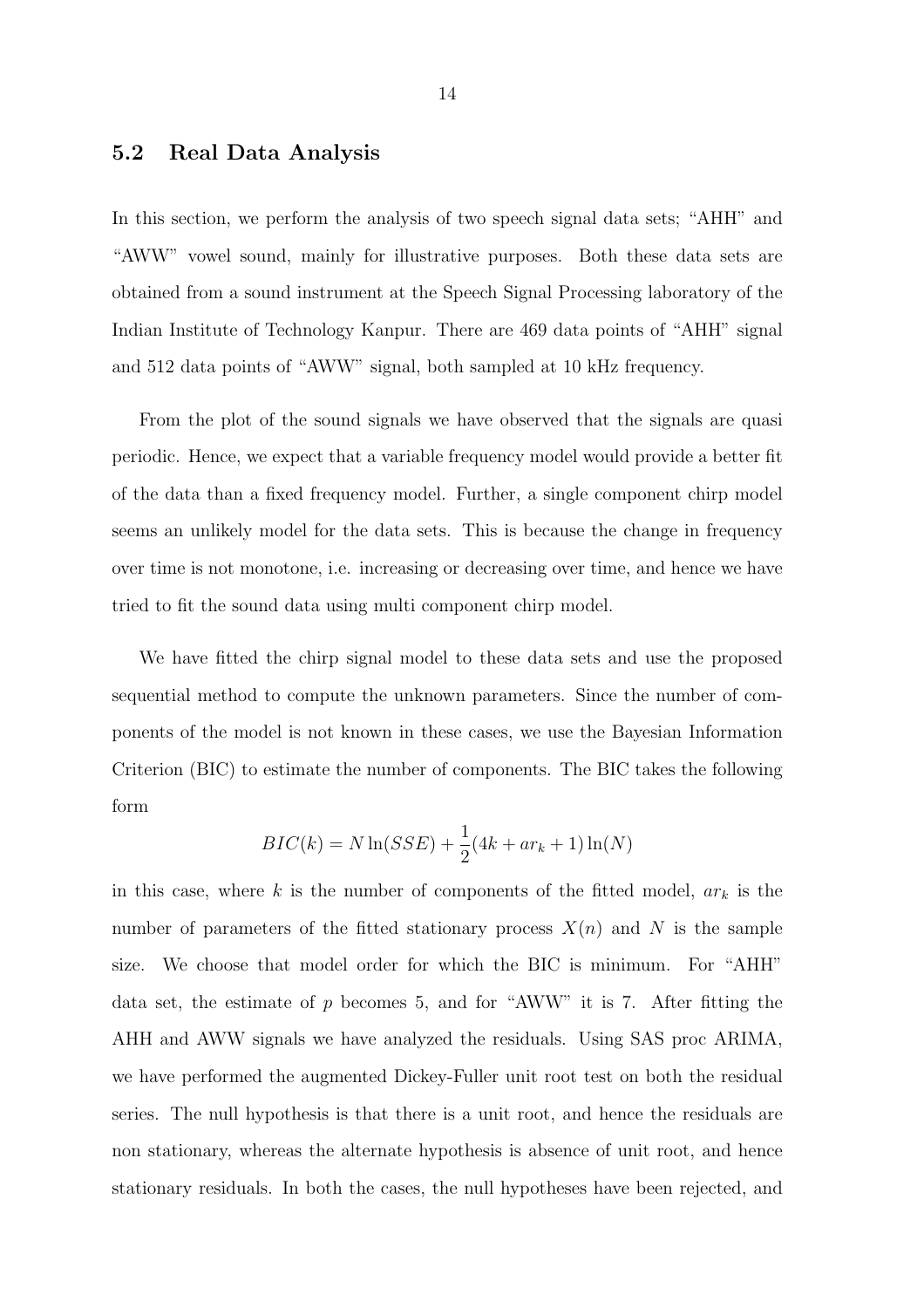hence we conclude that the residuals are stationary in nature. We have provided the autocorrelation function (ACF) and partial auto correlation function (PACF) plots of the residuals for both the cases. We also provide the plots for the fitted and predicted signals and they match quite well in both the cases.

### 6 CONCLUSION

In this paper, we have considered the problem of estimating the parameters of multiple chirp signal model, originally proposed by Saha and Kay [11]. First, we have considered the properties of the LSEs of the unknown parameters of this model. Using a number theoretic result of Vinogradov [12], we have obtained a simplified form of the asymptotic dispersion matrix of the LSEs. It is observed that the LSEs of the different chirp components are asymptotically independent. Then we have provided a sequential estimation procedure for estimation of the unknown parameters and it is proved that these estimators are strongly consistent. Due to the sequential nature, the proposed method can be very useful in fitting multiple chirp signal model, particularly when the number of chirp components is large. Although, we could not prove the rate of convergence of the proposed estimators, but our simulation results suggest that the proposed estimators might have the same rate of convergence as the LSEs. More work is needed in that direction.

### Acknowledgement

Part of this work of the first author has been financially supported by the Center for Scientific and Industrial Research (CSIR), and part of this work of the second and third authors have been supported by a grant from the Department of Science and Technology, Government of India.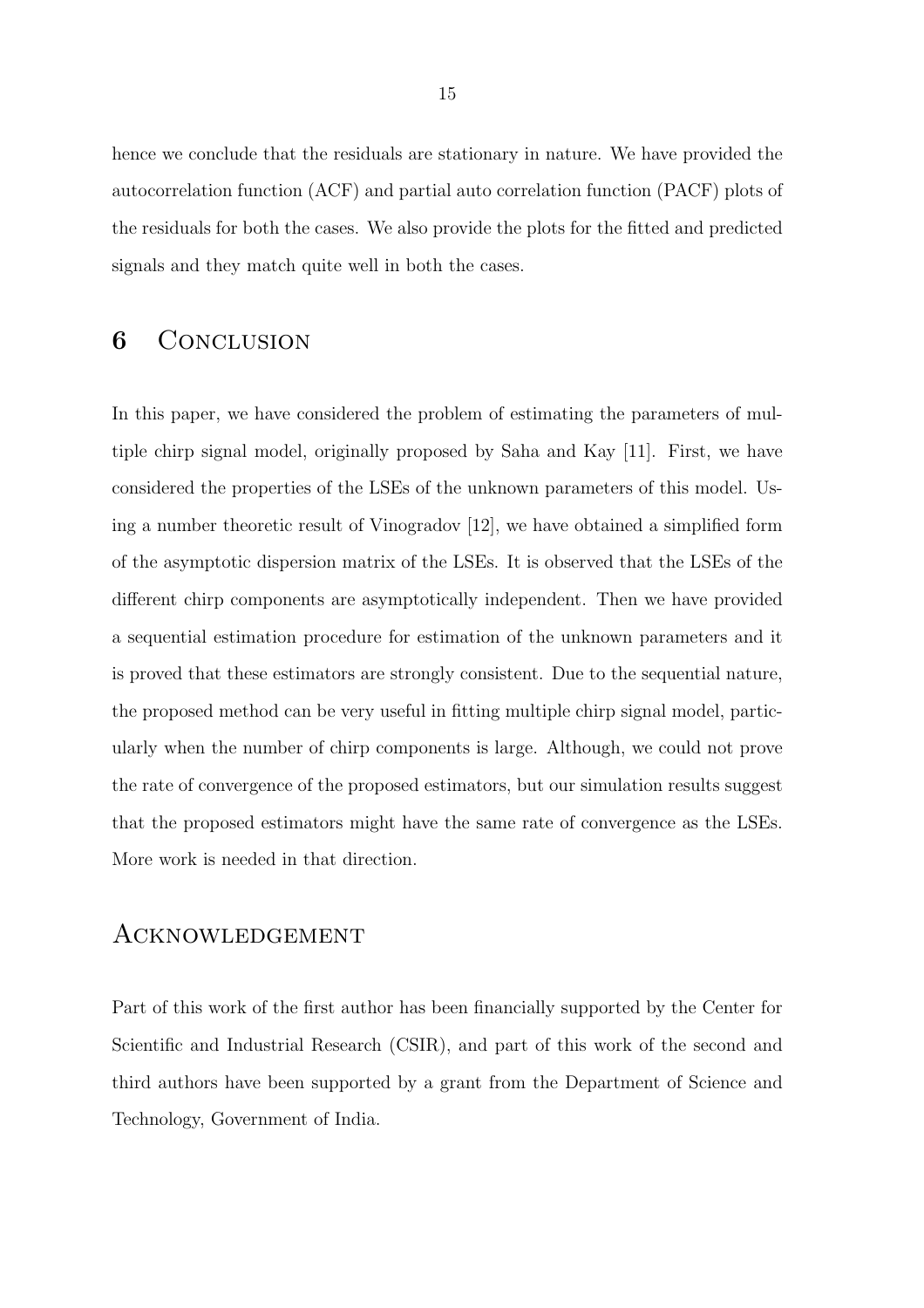





Figure 4: AHH; Fitted signal vs Original signal



Figure 5: AHH; BIC plot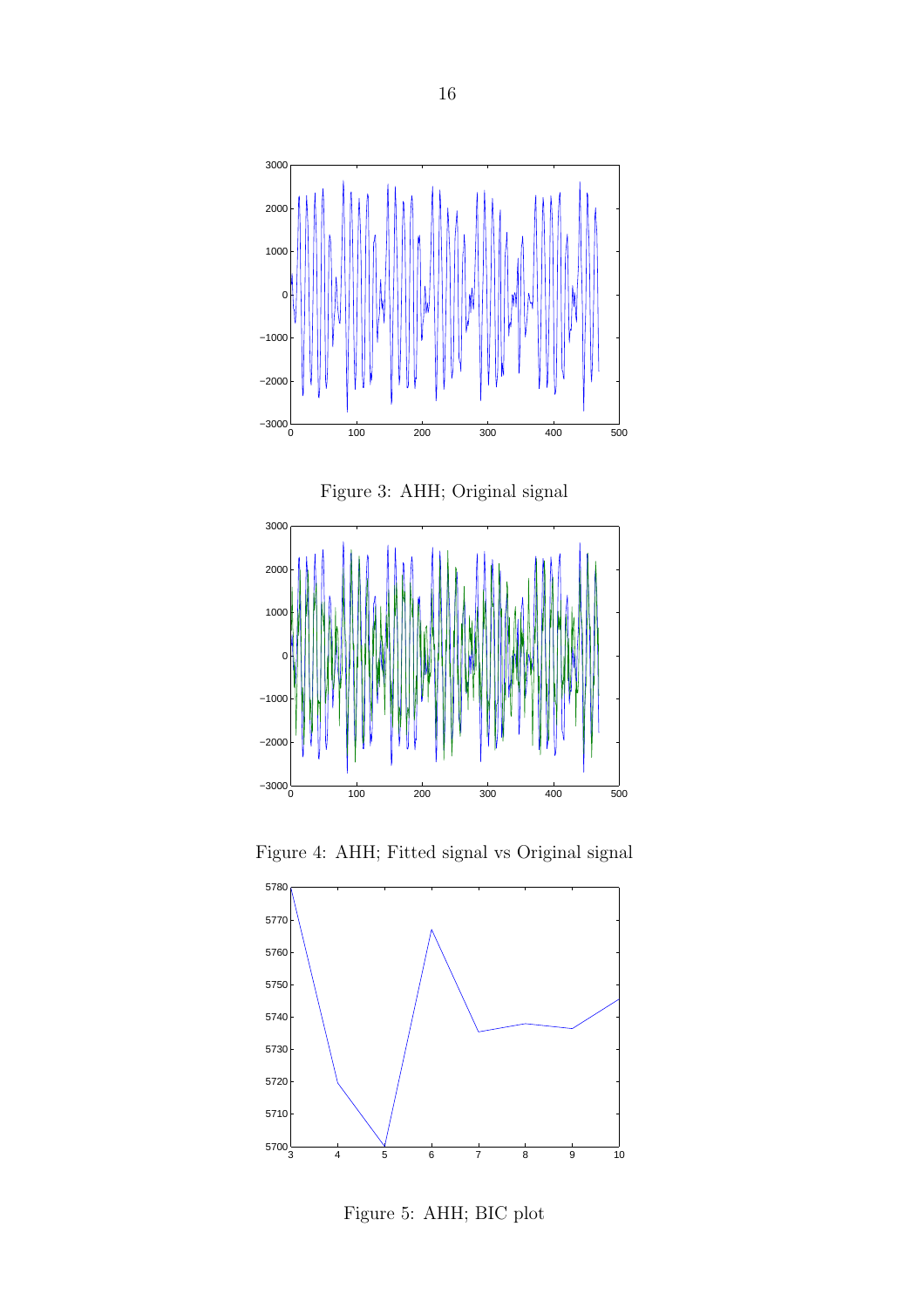

Figure 6: AHH; ACF plot of the residuals



Figure 7: AHH; PACF plot of the residuals



Figure 8: AWW; Original signal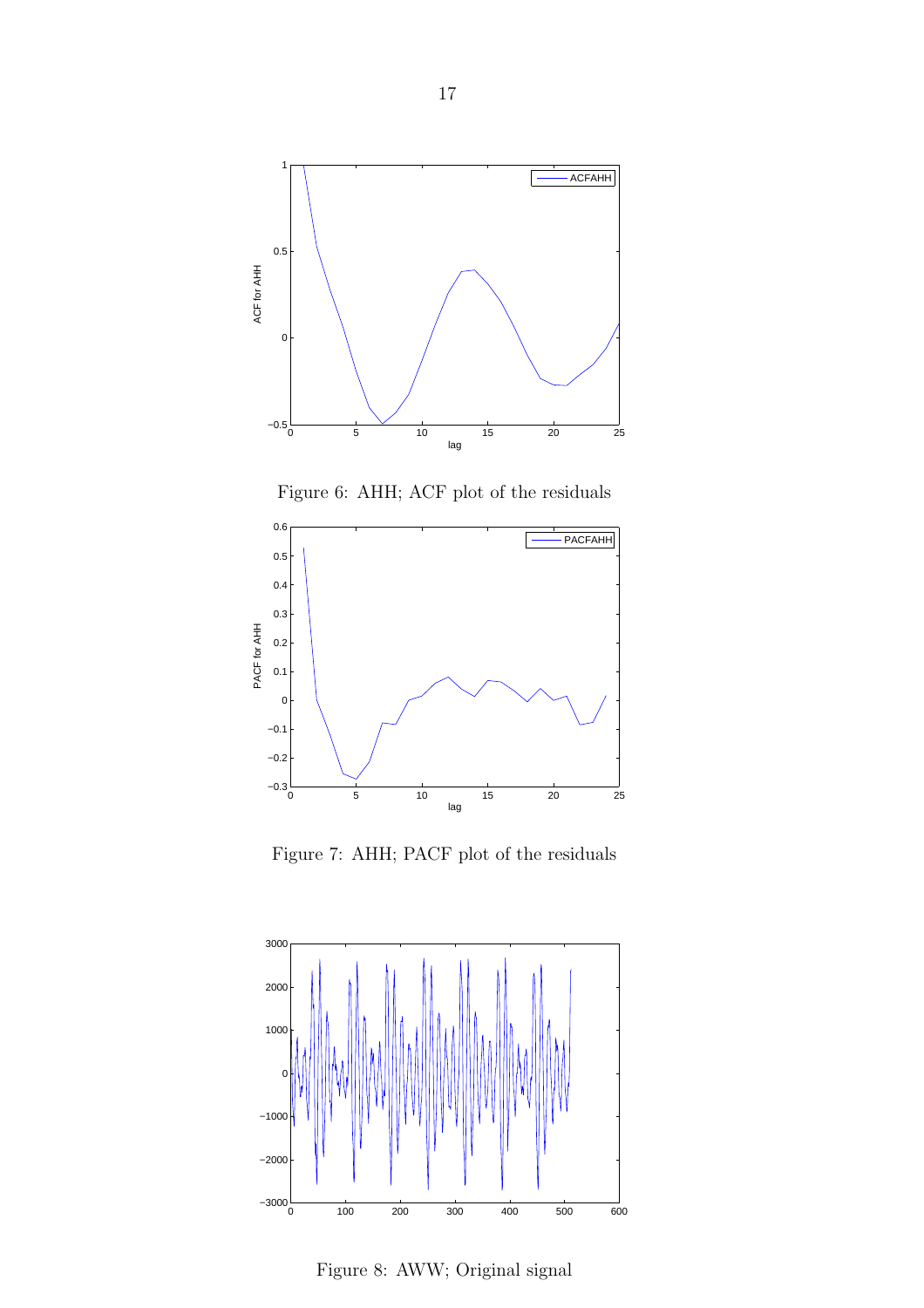

Figure 9: AWW; Fitted signal vs Original signal



Figure 10: AWW; BIC plot



Figure 11: AWW; ACF plot of the residuals



Figure 12: AWW; PACF plot of the residuals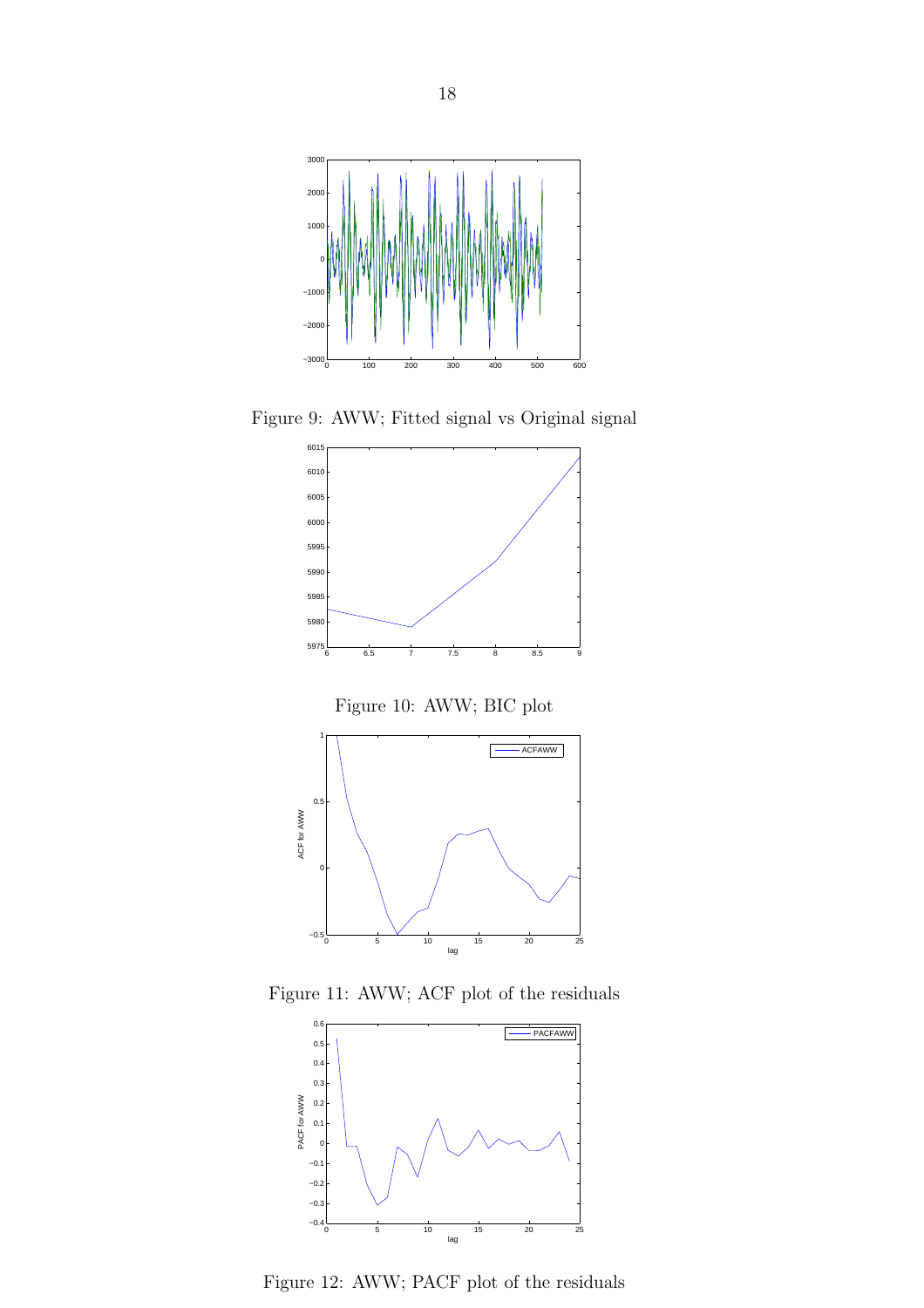### Appendix A

#### PROOF OF LEMMA 1:

First we look at an existing result by Vinogradov [12] for estimating Weyl's [14] sum. The result can be stated as follows;

Let  $f(n) = \alpha_1 n + \alpha_2 n^2$  for  $n = 1, 2, \dots$ , where  $\alpha_1$  and  $\alpha_2$  are real numbers, and for a positive integer  $N, S = \sum_{n=1}^{N}$  $n=1$  $e^{2\pi i f(n)}$ . Suppose  $\alpha_2 =$  $a_N$  $\frac{a_N}{q_N}+\frac{b_N}{q_N^2}$  $q^2_N$ , where  $q_N > 0$ ,  $a_N, q_N$ are integers and  $a_N$  and  $\frac{n-1}{q_N}$  are relatively prime to each other, and  $-1 < b_N < 1$ . Then  $S = O(N^{1-\rho})$ , for some  $\rho > 0$ , when  $c_1 N \le q_N \le c_2 N$  for some selected positive constants  $c_1$  and  $c_2$ . It may be noted that if  $\alpha_2$  is an irrational number, then the corresponding  $q_N$  satisfies the above property. Note that N here is not the sample size but just a index.

To establish (4), it is enough to show

$$
\lim_{N \to \infty} \frac{1}{N} \sum_{t=1}^{N} e^{2\pi i (\theta_1 t + \theta_2 t^2)} = 0.
$$
\n(20)

Note that (20) follows immediately if  $\theta_2$  is an irrational number.

Let us define

$$
S_1 = \sum_{n=1}^{N} n e^{2\pi i (\alpha n + \beta n^2)} \quad \text{and} \quad S_t = \sum_{n=1}^{N} n^t e^{2\pi i (\alpha n + \beta n^2)}, \ t > 1. \tag{21}
$$

To establish  $(5), (6), (7)$ , it is enough to show

$$
\lim_{N \to \infty} \frac{1}{N^2} S_1 = 0 \quad \text{and} \lim_{N \to \infty} \frac{1}{N^{t+1}} S_t = 0.
$$
 (22)

Now for some  $\epsilon > 0$ ,

$$
|S_1| = \left| N \sum_{n=1}^{N} e^{2\pi i (\alpha n + \beta n^2)} - \sum_{n=1}^{N} (N - n) e^{2\pi i (\alpha n + \beta n^2)} \right|
$$
  
\n
$$
\leq O(N.N^{1-\epsilon}) + \left| \sum_{n=1}^{1} e^{2\pi i (\alpha n + \beta n^2)} + \sum_{n=1}^{2} e^{2\pi i (\alpha n + \beta n^2)} + \dots + \sum_{n=1}^{N-1} e^{2\pi i (\alpha n + \beta n^2)} \right|
$$
  
\n
$$
\leq O(N^{2-\epsilon}) + O(N^{2-\epsilon}) = O(N^{2-\epsilon}).
$$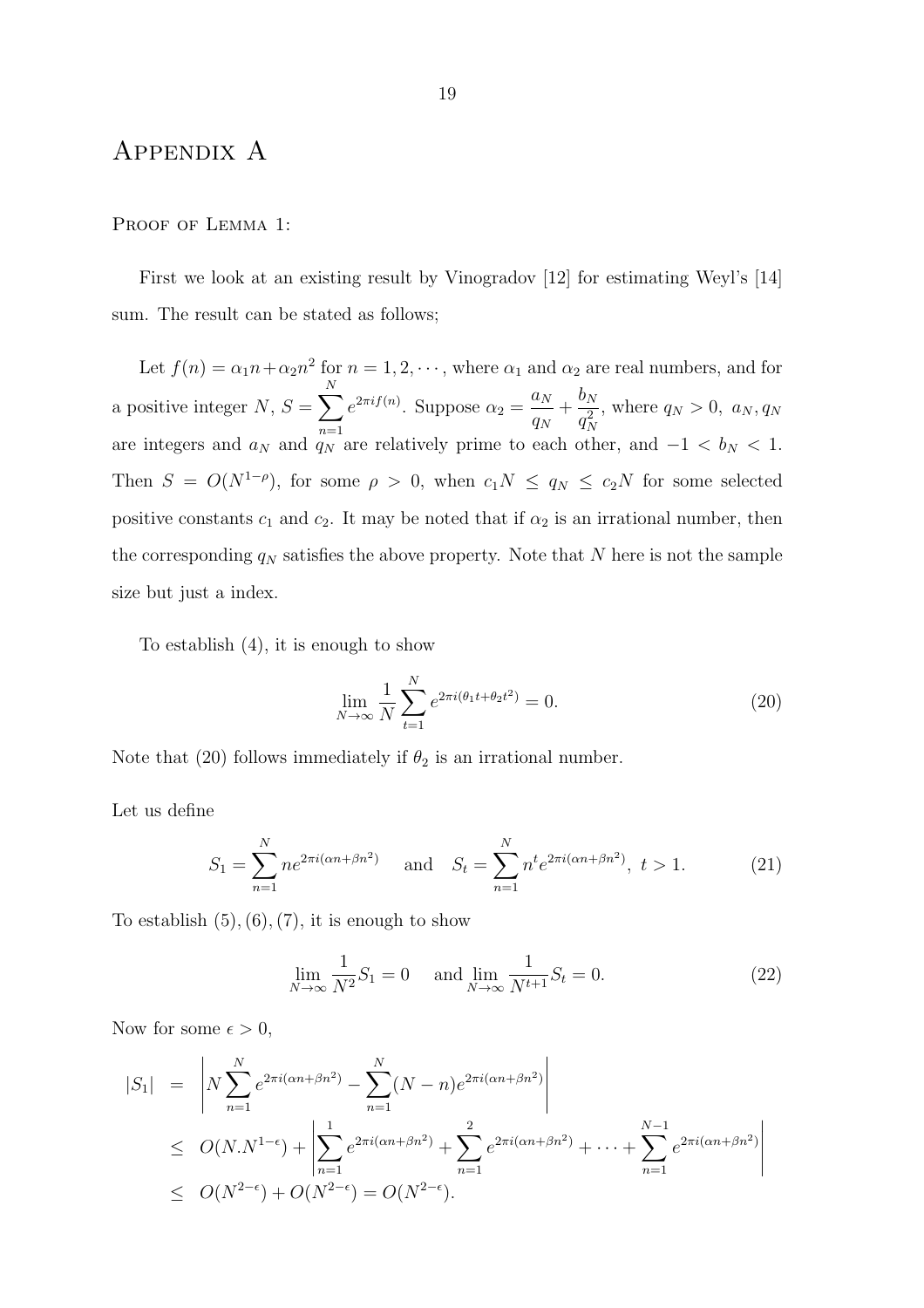The result for  $S_t$ ,  $t > 1$ , can be obtained in a similar manner and is given below.

$$
|S_t| = \left| N^t \sum_{n=1}^N e^{2\pi i (\alpha n + \beta n^2)} - \sum_{n=1}^N (N^t - n^t) e^{2\pi i (\alpha n + \beta n^2)} \right|
$$
  
\n
$$
\leq O(N^t \cdot N^{1-\epsilon}) + \left| (N^t - (N-1)^t) \sum_{n=1}^1 e^{2\pi i (\alpha n + \beta n^2)} + \dots + (2^t - 1) \sum_{n=1}^{N-1} e^{2\pi i (\alpha n + \beta n^2)} \right|
$$
  
\n
$$
\leq O(N^{t+1-\epsilon}) + O(N^{t+1-\epsilon}) = O(N^{t+1-\epsilon}).
$$

Therefore,

$$
\lim_{N \to \infty} \frac{1}{N^{t+1}} \sum_{n=1}^{N} n^t \cos(2\pi(\alpha n + \beta n^2)) = 0 \text{ and } \lim_{N \to \infty} \frac{1}{N^{t+1}} \sum_{n=1}^{N} n^t \sin(2\pi(\alpha n + \beta n^2)) = 0.
$$

Now using

$$
\cos^2 \alpha = \frac{1}{2} + \frac{\cos 2\alpha}{2}
$$
,  $\sin^2 \alpha = \frac{1}{2} - \frac{\cos 2\alpha}{2}$ , and  $\lim_{N \to \infty} \frac{1}{N^{t+1}} \sum_{n=1}^{N} n^t = \frac{1}{t+1}$ ,

(5), (6) and (7) can be easily obtained.

## Appendix B

PROOF OF THEOREM 2: Using similar steps as in Kundu and Nandi [6], we obtain

$$
\left( (\tilde{\theta}_1 - \theta_1^0), \cdots, (\tilde{\theta}_p - \theta_p^0) \right) \Delta^{-1} = \left[ -Q'(\theta_1^0, \cdots, \theta_p^0) \Delta \right] \left[ \Delta Q''(\bar{\theta}) \Delta \right]^{-1}.
$$
 (23)

Here  $\Delta = diag\left(-\frac{1}{\epsilon}\right)$  $\sqrt{N}$  $\frac{1}{\sqrt{2}}$  $\sqrt{N}$  $\frac{1}{\sqrt{1-\frac{1}{\sqrt{1-\frac{1}{\sqrt{1-\frac{1}{\sqrt{1-\frac{1}{\sqrt{1-\frac{1}{\sqrt{1-\frac{1}{\sqrt{1-\frac{1}{\sqrt{1-\frac{1}{\sqrt{1-\frac{1}{\sqrt{1-\frac{1}{\sqrt{1-\frac{1}{\sqrt{1-\frac{1}{\sqrt{1-\frac{1}{\sqrt{1-\frac{1}{\sqrt{1-\frac{1}{\sqrt{1-\frac{1}{\sqrt{1-\frac{1}{\sqrt{1-\frac{1}{\sqrt{1+\frac{1}{\sqrt{1+\frac{1}{\sqrt{1+\frac{1}{\sqrt{1+\frac{1}{\sqrt{1+\frac{1}{\sqrt{1+\frac{1$  $\overline{N\sqrt{N}}$  $\frac{1}{\sqrt{1+\epsilon}}$  $\frac{1}{N^2\sqrt{N}},\cdots,\frac{1}{\sqrt{N}}$  $\sqrt{N}$  $\frac{1}{\sqrt{2}}$  $\sqrt{N}$  $\frac{1}{\sqrt{1-\frac{1}{\sqrt{1-\frac{1}{\sqrt{1-\frac{1}{\sqrt{1-\frac{1}{\sqrt{1-\frac{1}{\sqrt{1-\frac{1}{\sqrt{1-\frac{1}{\sqrt{1-\frac{1}{\sqrt{1-\frac{1}{\sqrt{1-\frac{1}{\sqrt{1-\frac{1}{\sqrt{1-\frac{1}{\sqrt{1-\frac{1}{\sqrt{1-\frac{1}{\sqrt{1-\frac{1}{\sqrt{1-\frac{1}{\sqrt{1-\frac{1}{\sqrt{1-\frac{1}{\sqrt{1+\frac{1}{\sqrt{1+\frac{1}{\sqrt{1+\frac{1}{\sqrt{1+\frac{1}{\sqrt{1+\frac{1}{\sqrt{1+\frac{1$  $\overline{N\sqrt{N}}$  $\frac{1}{\sqrt{1+\epsilon}}$  $\overline{N^2\sqrt{N}}$  $\overline{\phantom{0}}$ is a  $4p\times$ 4p diagonal matrix and  $Q'(\theta_1^0, \dots, \theta_p^0)$  is the derivative of  $Q(\theta_1, \dots, \theta_p)$  evaluated at  $\theta^0$ , where

$$
Q(\theta_1, \cdots, \theta_p) = \sum_{n=1}^N \left( y(n) - \sum_{k=1}^p \left( A_k \cos(\alpha_k n + \beta_k n^2) + B_k \sin(\alpha_k n + \beta_k n^2) \right) \right)^2
$$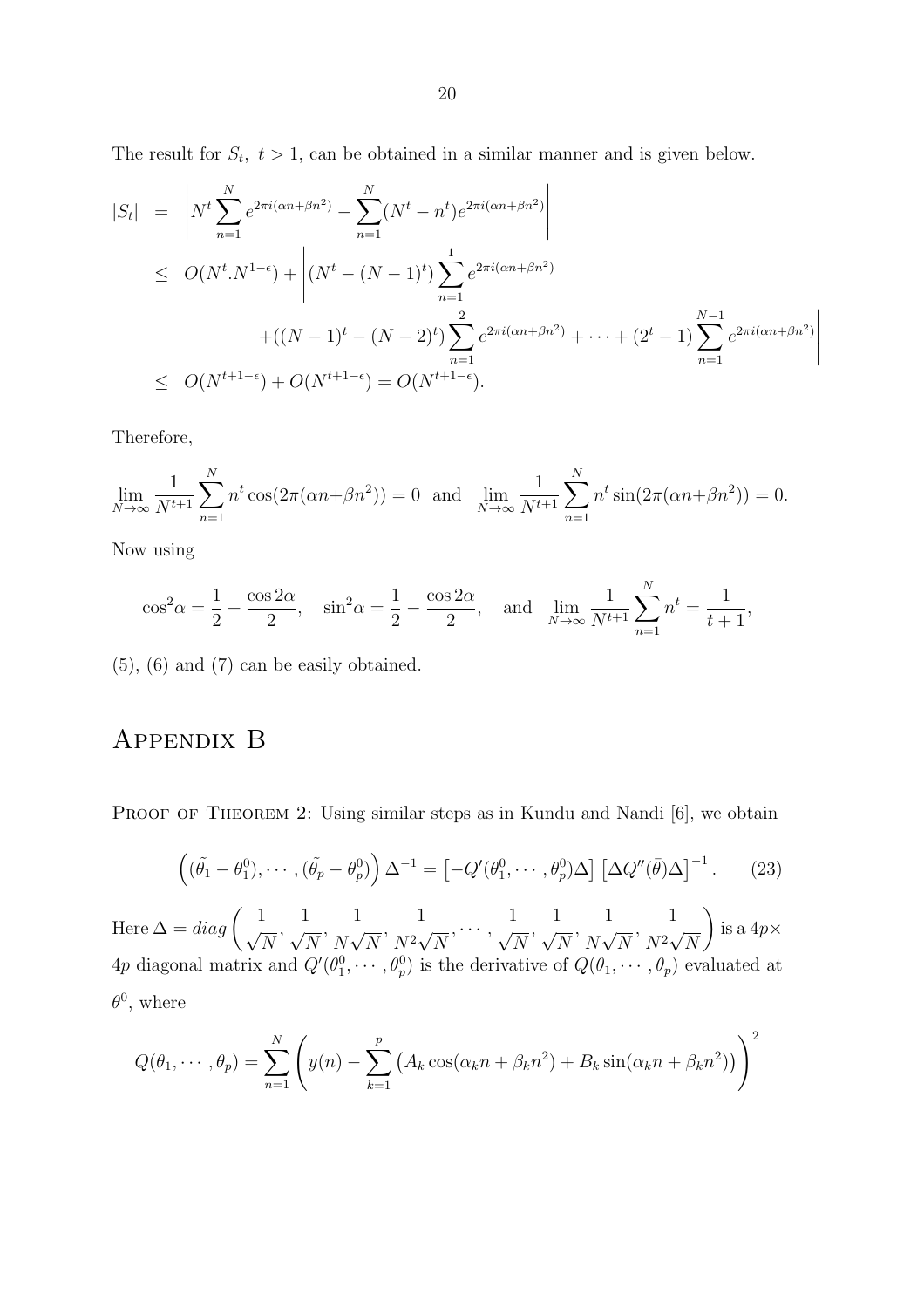and  $\bar{\theta}$  is on the line joining the estimator and the true parameter. Furthermore,

$$
[Q'(\theta_1^0, \dots, \theta_p^0) \Delta]^T = \begin{bmatrix} -\frac{2}{\sqrt{N}} \sum_{n=1}^N \cos(\alpha_1^0 n + \beta_1^0 n^2) X(n) \\ -\frac{2}{\sqrt{N}} \sum_{n=1}^N \sin(\alpha_1^0 n + \beta_1^0 n^2) X(n) \\ \frac{2}{N\sqrt{N}} \sum_{n=1}^N n [A_1^0 \sin(\alpha_1^0 n + \beta_1^0 n^2) - B_1^0 \cos(\alpha_1^0 n + \beta_1^0 n^2)] X(n) \\ \frac{2}{N^2 \sqrt{N}} \sum_{n=1}^N n^2 [A_1^0 \sin(\alpha_1^0 n + \beta_1^0 n^2) - B_1^0 \cos(\alpha_1^0 n + \beta_1^0 n^2)] X(n) \\ \vdots \\ -\frac{2}{\sqrt{N}} \sum_{n=1}^N \cos(\alpha_p^0 n + \beta_p^0 n^2) X(n) \\ -\frac{2}{\sqrt{N}} \sum_{n=1}^N \sin(\alpha_p^0 n + \beta_p^0 n^2) X(n) \\ \frac{2}{N\sqrt{N}} \sum_{n=1}^N n [A_p^0 \sin(\alpha_p^0 n + \beta_p^0 n^2) - B_p^0 \cos(\alpha_p^0 n + \beta_p^0 n^2)] X(n) \\ \frac{2}{N^2 \sqrt{N}} \sum_{n=1}^N n^2 [A_p^0 \sin(\alpha_p^0 n + \beta_p^0 n^2) - B_p^0 \cos(\alpha_p^0 n + \beta_p^0 n^2)] X(n) \end{bmatrix}
$$

.

Using similar arguments as in Kundu and Nandi [6], it follows that  $\left[Q'(\theta_1^0, \cdots, \theta_p^0)\Delta\right]^T$ converges to a multivariate normal distribution. We now present the steps for calculating the dispersion matrix.

To find the asymptotic variance of  $\left[\frac{2}{\sqrt{2}}\right]$  $\sqrt{N}$  $\sum_{i=1}^{N}$  $n=1$  $\cos(\alpha_1^0 n + \beta_1^0 n^2) X(n)$ 1 , we need to calculate for  $h = 0, \pm 1, \pm 2, \cdots$ , the term

$$
\lim_{N \to \infty} \frac{1}{N} \sum_{n=1}^{N-|h|} \cos(\alpha_1^0 n + \beta_1^0 n^2) \cos(\alpha_1^0 (n+h) + \beta_1^0 (n+h)^2).
$$

Using Lemma 1, and after some calculations it can be shown that for  $h = 0$ ,

$$
\lim_{N \to \infty} \frac{1}{N} \sum_{n=1}^{N-|h|} \cos(\alpha_1^0 n + \beta_1^0 n^2) \cos(\alpha_1^0 (n+h) + \beta_1^0 (n+h)^2) = \frac{1}{2}
$$

and it is 0 otherwise. To find the variance of  $\begin{bmatrix} 2 \end{bmatrix}$  $\sqrt{N}$  $\sum_{i=1}^{N}$  $n=1$  $\sin(\alpha_1^0 n + \beta_1^0 n^2) X(n)$ 1 , we need to calculate the above limits where both the cos terms are replaced by sin terms, and we will get similar result using Lemma 1.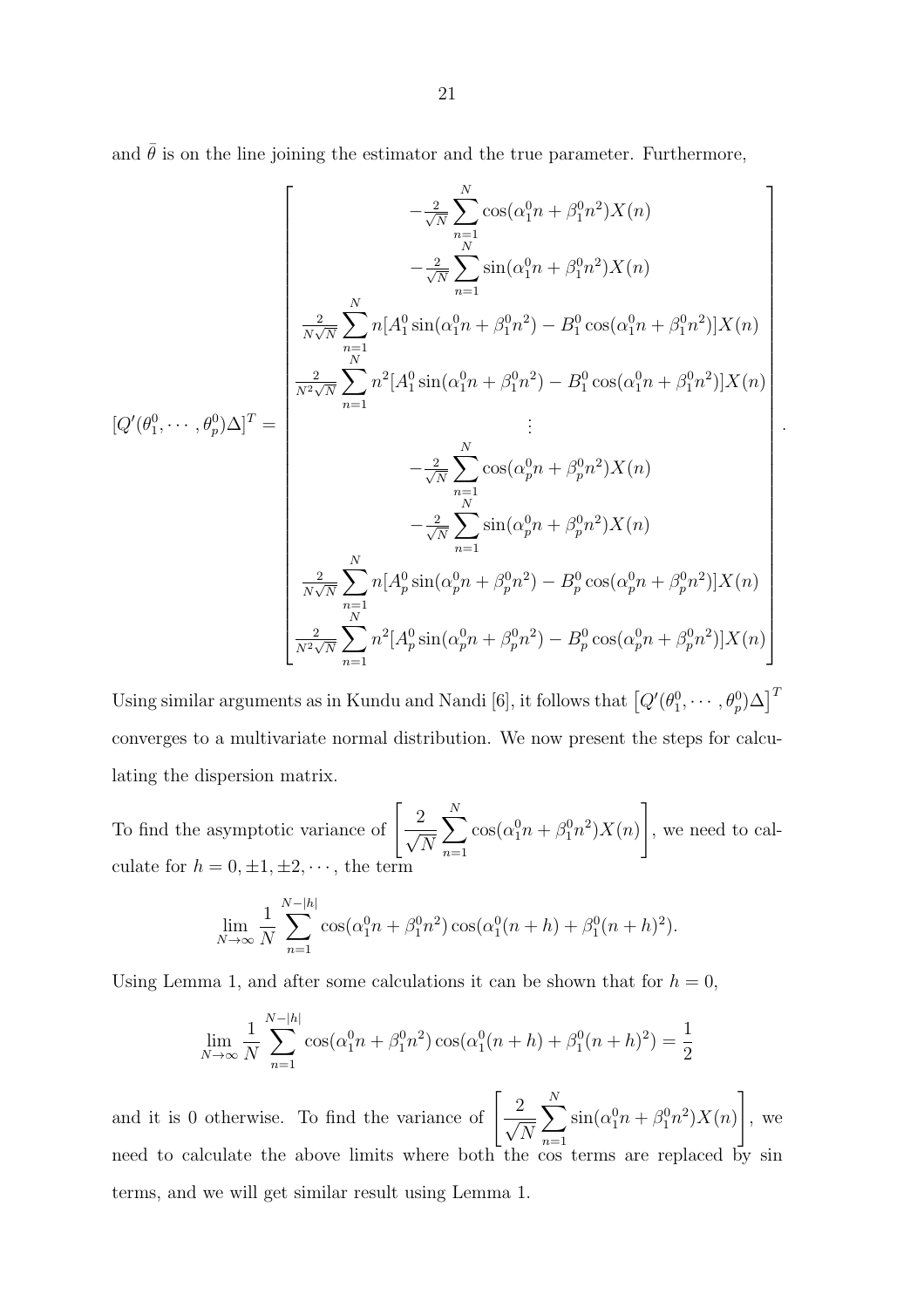Now for all  $h$ , using the following results;

$$
\lim_{N \to \infty} \sum_{n=1}^{N-|h|} \cos(\alpha_j^0 n + \beta_j^0 n^2) \sin(\alpha_j^0 (n+h) + \beta_j^0 (n+h)^2) = 0,
$$
  
\n
$$
\lim_{N \to \infty} \sum_{n=1}^{N-|h|} \cos(\alpha_j^0 n + \beta_j^0 n^2) \cos(\alpha_l^0 (n+h) + \beta_l^0 (n+h)^2) = 0,
$$
  
\n
$$
\lim_{N \to \infty} \sum_{n=1}^{N-|h|} \cos(\alpha_j^0 n + \beta_j^0 n^2) \sin(\alpha_l^0 (n+h) + \beta_l^0 (n+h)^2) = 0,
$$
  
\n
$$
\lim_{N \to \infty} \sum_{n=1}^{N-|h|} \sin(\alpha_j^0 n + \beta_j^0 n^2) \sin(\alpha_l^0 (n+h) + \beta_l^0 (n+h)^2) = 0,
$$

where  $j, l = 1, \dots, p$ , and  $j \neq l$ , the variances of the other terms and covariance between any two terms can be obtained along the same line. Therefore,  $\left[-Q'(\theta_1^0, \cdots, \theta_p^0)\Delta\right]$ converges in distribution to

$$
N_{4p}(0, 2c\sigma^2 \Sigma(\theta^0)^{-1}).
$$
\n(24)

Next we calculate  $\lim$  $N\rightarrow\infty$  $\left[\Delta Q''(\bar{\theta})\Delta\right]^{-1}$ , for which we need the following;

$$
\frac{\partial^2 Q(\theta)}{\partial A_k^2}\Big|_{\theta^0} = 2 \sum_{n=1}^N \cos^2(\alpha_k^0 n + \beta_k^0 n^2),
$$
  

$$
\frac{\partial^2 Q(\theta)}{\partial A_k \partial B_k}\Big|_{\theta^0} = 2 \sum_{n=1}^N \sin(\alpha_k^0 n + \beta_k^0 n^2) \cos(\alpha_k^0 n + \beta_k^0 n^2),
$$
  

$$
\frac{\partial^2 Q(\theta)}{\partial B_k^2}\Big|_{\theta^0} = 2 \sum_{n=1}^N \sin^2(\alpha_k^0 n + \beta_k^0 n^2),
$$
  

$$
\frac{\partial^2 Q(\theta)}{\partial A_k \partial \alpha_k}\Big|_{\theta^0} = 2 \sum_{n=1}^N n \sin(\alpha_k^0 n + \beta_k^0 n^2) \times X(n)
$$
  

$$
-2 \sum_{n=1}^N n \cos(\alpha_k^0 n + \beta_k^0 n^2) \times [A_k^0 \sin(\alpha_k^0 n + \beta_k^0 n^2) - B_k^0 \cos(\alpha_k^0 n + \beta_k^0 n^2)],
$$
  

$$
\frac{\partial^2 Q(\theta)}{\partial B_k \partial \alpha_k}\Big|_{\theta^0} = -2 \sum_{n=1}^N n \cos(\alpha_k^0 n + \beta_k^0 n^2) \times X(n)
$$
  

$$
-2 \sum_{n=1}^N n \sin(\alpha_k^0 n + \beta_k^0 n^2) \times [A_k^0 \sin(\alpha_k^0 n + \beta_k^0 n^2) - B_k^0 \cos(\alpha_k^0 n + \beta_k^0 n^2)],
$$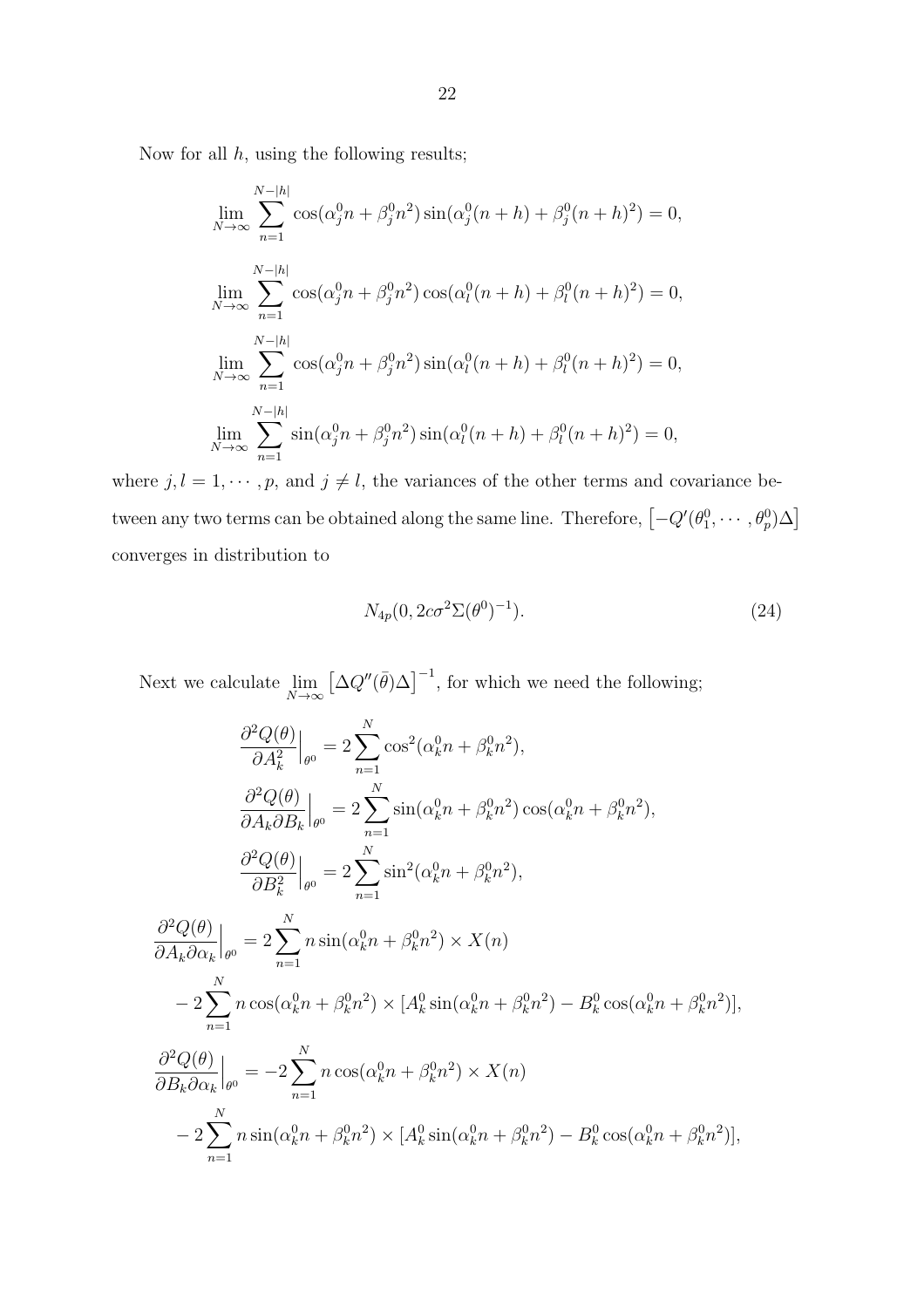$$
\frac{\partial^2 Q(\theta)}{\partial A_k \partial \beta_k}\Big|_{\theta^0} = 2 \sum_{n=1}^N n^2 \sin(\alpha_k^0 n + \beta_k^0 n^2) \times X(n)
$$
  
\n
$$
-2 \sum_{n=1}^N n^2 \cos(\alpha_k^0 n + \beta_k^0 n^2) \times [A_k^0 \sin(\alpha_k^0 n + \beta_k^0 n^2) - B_k^0 \cos(\alpha_k^0 n + \beta_k^0 n^2)],
$$
  
\n
$$
\frac{\partial^2 Q(\theta)}{\partial B_k \partial \beta_k}\Big|_{\theta^0} = -2 \sum_{n=1}^N n^2 \cos(\alpha_k^0 n + \beta_k^0 n^2) \times X(n)
$$
  
\n
$$
-2 \sum_{n=1}^N n^2 \sin(\alpha_k^0 n + \beta_k^0 n^2) \times [A_k^0 \sin(\alpha_k^0 n + \beta_k^0 n^2) - B_k^0 \cos(\alpha_k^0 n + \beta_k^0 n^2)],
$$
  
\n
$$
\frac{\partial^2 Q(\theta)}{\partial \alpha_k^2}\Big|_{\theta^0} = 2 \sum_{n=1}^N n^2 [A_k^0 \cos(\alpha_k^0 n + \beta_k^0 n^2) + B_k^0 \sin(\alpha_k^0 n + \beta_k^0 n^2)] \times X(n)
$$
  
\n
$$
+ 2 \sum_{n=1}^N n^2 [A_k^0 \sin(\alpha_k^0 n + \beta_k^0 n^2) - B_k^0 \cos(\alpha_k^0 n + \beta_k^0 n^2)]^2,
$$
  
\n
$$
\frac{\partial^2 Q(\theta)}{\partial \alpha_k \partial \beta_k}\Big|_{\theta^0} = 2 \sum_{n=1}^N n^3 [A_k^0 \cos(\alpha_k^0 n + \beta_k^0 n^2) + B_k^0 \sin(\alpha_k^0 n + \beta_k^0 n^2)] \times X(n)
$$
  
\n
$$
+ 2 \sum_{n=1}^N n^3 [A_k^0 \sin(\alpha_k^0 n + \beta_k^0 n^2) - B_k^0 \cos(\alpha_k^0 n + \beta_k^0 n^2)]^2,
$$
  
\n
$$
\frac{\partial^2 Q(\theta)}{\partial \beta_k^2}\Big|_{\theta^0} = 2 \sum_{n=1}^N n^4 [A_k^0 \cos(\alpha_k^0 n + \beta_k^0 n^2) + B_k
$$

Using Lemma 1, Lemma 2 and the above calculations, it can be shown that

$$
[\Delta Q''(\bar{\theta})\Delta] \to \Sigma(\theta^0)^{-1} \quad a.s. \tag{25}
$$

Finally, using (24) and (25), we get the desired result.

# Appendix C

To prove Theorem 3, we need the following lemma.

LEMMA 3: Consider the set  $S_c = \{ \theta : \theta \in \Theta, \|\theta - \theta_1^0\| \geq 3c \};\$  where  $\theta = (A, B, \alpha, \beta),$  $\theta_1^0 = (A_1^0, B_1^0, \alpha_1^0, \beta_1^0)$  and  $\Theta = [-M, M] \times [-M, M] \times [0, \pi] \times [0, \pi]$ . If for any  $c > 0$ ,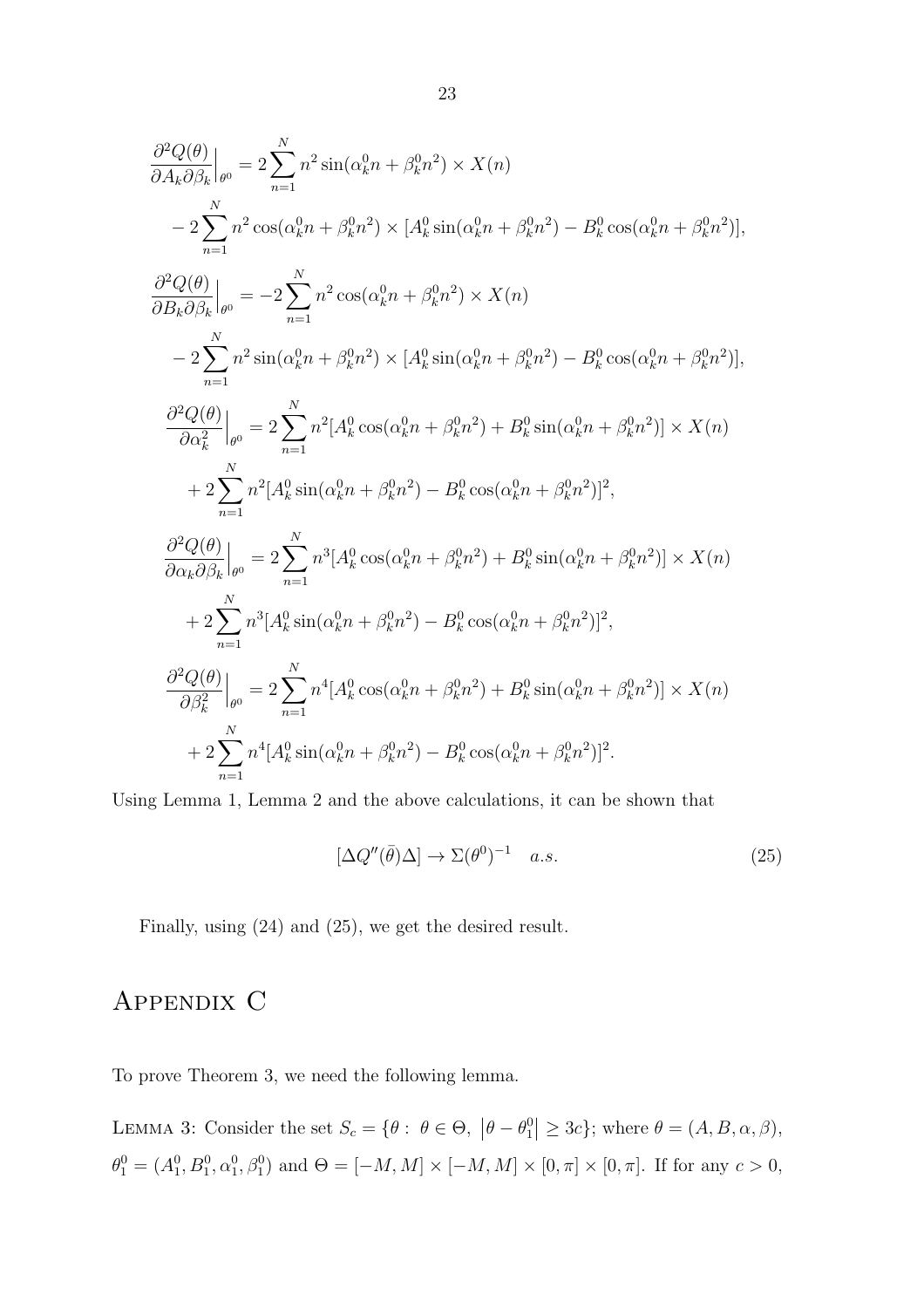lim inf inf  $\theta \in S_c$ 1  $\frac{1}{N}(Q_1(\theta)-Q_1(\theta_1^0)) > 0$  a.s. then  $\hat{\theta}_1$ , which minimizes  $Q_1(\theta)$ , is a strongly consistent estimator of  $\theta_1^0$ .

PROOF : The proof can be obtained by contradiction, along the same lines as the proof of Lemma 1 of Wu [15].

PROOF OF THEOREM 3: Consider the following expression of  $\frac{1}{N}$  $\left[Q_1(\theta) - Q_1(\theta_1^0)\right].$ 1 N  $[Q_1(\theta) - Q_1(\theta_1^0)] = f(\theta) + g(\theta),$ 

where

$$
f(\theta) = \frac{1}{N} \sum_{n=1}^{N} \left[ A \cos(\alpha n + \beta n^2) + B \sin(\alpha n + \beta n^2) -A_1^0 \cos(\alpha_1^0 n + \beta_1^0 n^2) -B_1^0 \sin(\alpha_1^0 n + \beta_1^0 n^2) \right]^2
$$
  
+ 
$$
\frac{2}{N} \sum_{n=1}^{N} \left( A_1^0 \cos(\alpha_1^0 n + \beta_1^0 n^2) + B_1^0 \sin(\alpha_1^0 n + \beta_1^0 n^2) - A \cos(\alpha n + \beta n^2) - B \sin(\alpha n + \beta n^2) \right) \times
$$
  

$$
\sum_{k=2}^{p} \left[ A_k^0 \cos(\alpha_k^0 n + \beta_k^0 n^2) + B_k^0 \sin(\alpha_k^0 n + \beta_k^0 n^2) \right]
$$

and

$$
g(\theta) = \frac{2}{N} \sum_{n=1}^{N} X(n) \left[ A_1^0 \cos(\alpha_1^0 n + \beta_1^0 n^2) + B_1^0 \sin(\alpha_1^0 n + \beta_1^0 n^2) - A \cos(\alpha n + \beta n^2) - B \sin(\alpha n + \beta n^2) \right].
$$

Now using Lemma 2, it immediately follows that  $\sup_{\theta \in \mathcal{S}} |g(\theta)| \to 0$  a.s. Note that the  $\theta \in S_c$ proof will be complete if we can show lim inf inf  $\theta \in S_c$  $f(\theta) > 0$  a.s.

For notational simplicity, we assume  $p = 2$ . Since

$$
S_c = \{ \theta : |\theta - \theta_1^0| \ge 3c \} \subseteq S_c^A \cup S_c^B \cup S_c^{(\alpha, \beta)}, \tag{26}
$$

where

$$
S_c^A = \{ \theta : |A - A_1^0| \ge c \} \subseteq \{ \theta : |A - A_1^0| \ge c, (\alpha, \beta) = (\alpha_1^0, \beta_1^0) \}
$$
  

$$
\cup \{ \theta : |A - A_1^0| \ge c, (\alpha, \beta) = (\alpha_2^0, \beta_2^0) \text{ and } (A, B) = (A_2^0, B_2^0) \}
$$
  

$$
\cup \{ \theta : |A - A_1^0| \ge c, (\alpha, \beta) = (\alpha_2^0, \beta_2^0) \text{ and } (A, B) \ne (A_2^0, B_2^0) \}
$$
  

$$
\cup \{ \theta : |A - A_1^0| \ge c, (\alpha, \beta) \ne (\alpha_k^0, \beta_k^0); k = 1, 2 \},
$$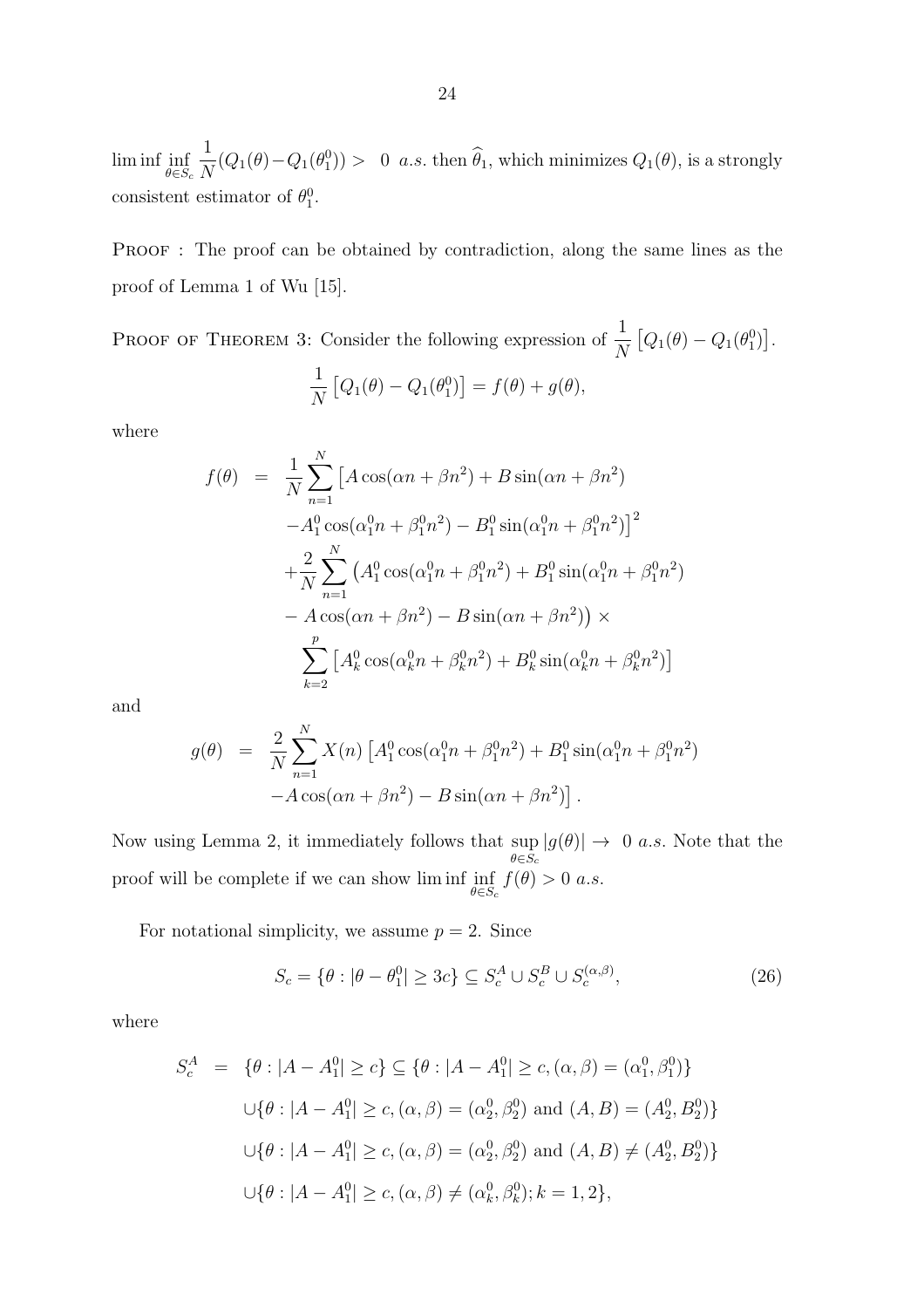$$
S_c^B = \{ \theta : |B - B_1^0| \ge c \} \subseteq \{ \theta : |B - B_1^0| \ge c, (\alpha, \beta) = (\alpha_1^0, \beta_1^0) \}
$$
  

$$
\cup \{ \theta : |B - B_1^0| \ge c, (\alpha, \beta) = (\alpha_2^0, \beta_2^0) \text{ and } (A, B) = (A_2^0, B_2^0) \}
$$
  

$$
\cup \{ \theta : |B - B_1^0| \ge c, (\alpha, \beta) = (\alpha_2^0, \beta_2^0) \text{ and } (A, B) \ne (A_2^0, B_2^0) \}
$$
  

$$
\cup \{ \theta : |B - B_1^0| \ge c, (\alpha, \beta) \ne (\alpha_k^0, \beta_k^0); k = 1, 2 \},
$$

$$
S_c^{(\alpha,\beta)} = \{ \theta : |(\alpha,\beta) - (\alpha_1^0, \beta_1^0)| \ge c \}
$$
  
\n
$$
\subseteq \{ \theta : |(\alpha,\beta) - (\alpha_1^0, \beta_1^0)| \ge c, \alpha = \alpha_1^0 \} \cup \{ \theta : |(\alpha,\beta) - (\alpha_1^0, \beta_1^0)| \ge c, \beta = \beta_1^0 \}
$$
  
\n
$$
\cup \{ \theta : |(\alpha,\beta) - (\alpha_1^0, \beta_1^0)| \ge c, (\alpha,\beta) = (\alpha_2^0, \beta_2^0) \text{ and } (A, B) = (A_2^0, B_2^0) \}
$$
  
\n
$$
\cup \{ \theta : |(\alpha,\beta) - (\alpha_1^0, \beta_1^0)| \ge c, (\alpha,\beta) = (\alpha_2^0, \beta_2^0) \text{ and } (A, B) \ne (A_2^0, B_2^0) \}
$$
  
\n
$$
\cup \{ \theta : |(\alpha,\beta) - (\alpha_1^0, \beta_1^0)| \ge c, (\alpha,\beta) \ne (\alpha_k^0, \beta_k^0); k = 1, 2 \},
$$

and for each of the above sets, lim inf inf  $\theta \in S$  $f(\theta) > 0$  a.s., where S can be  $S_c^A$ ,  $S_c^B$  or  $S_c^{(\alpha,\beta)}$ , the result follows.

## Appendix D

To prove Theorem 4, we need the following lemma.

LEMMA 4: If the Assumptions 1-3 are satisfied, then  $N(\hat{\alpha}_1 - \alpha_1^0) \rightarrow 0$  a.s. and  $N^2(\hat{\beta}_1 - \beta_1^0) \to 0 \ a.s.$ 

PROOF OF LEMMA 4:

We have,

$$
Q_1(\theta) = \sum_{n=1}^{N} \left[ y(n) - A\cos(\alpha n + \beta n^2) - B\sin(\alpha n + \beta n^2) \right]^2.
$$
 (27)

Let us denote  $Q'_1(\theta)$  as the  $4 \times 1$  first derivative vector and  $Q''_1(\theta)$  as the  $4 \times 4$  second derivative matrix. Now using multivariate Taylor series expansion we have

$$
Q_1'(\hat{\theta}_1) - Q_1'(\theta_1^0) = (\hat{\theta}_1 - \theta_1^0) Q_1''(\bar{\theta}), \qquad (28)
$$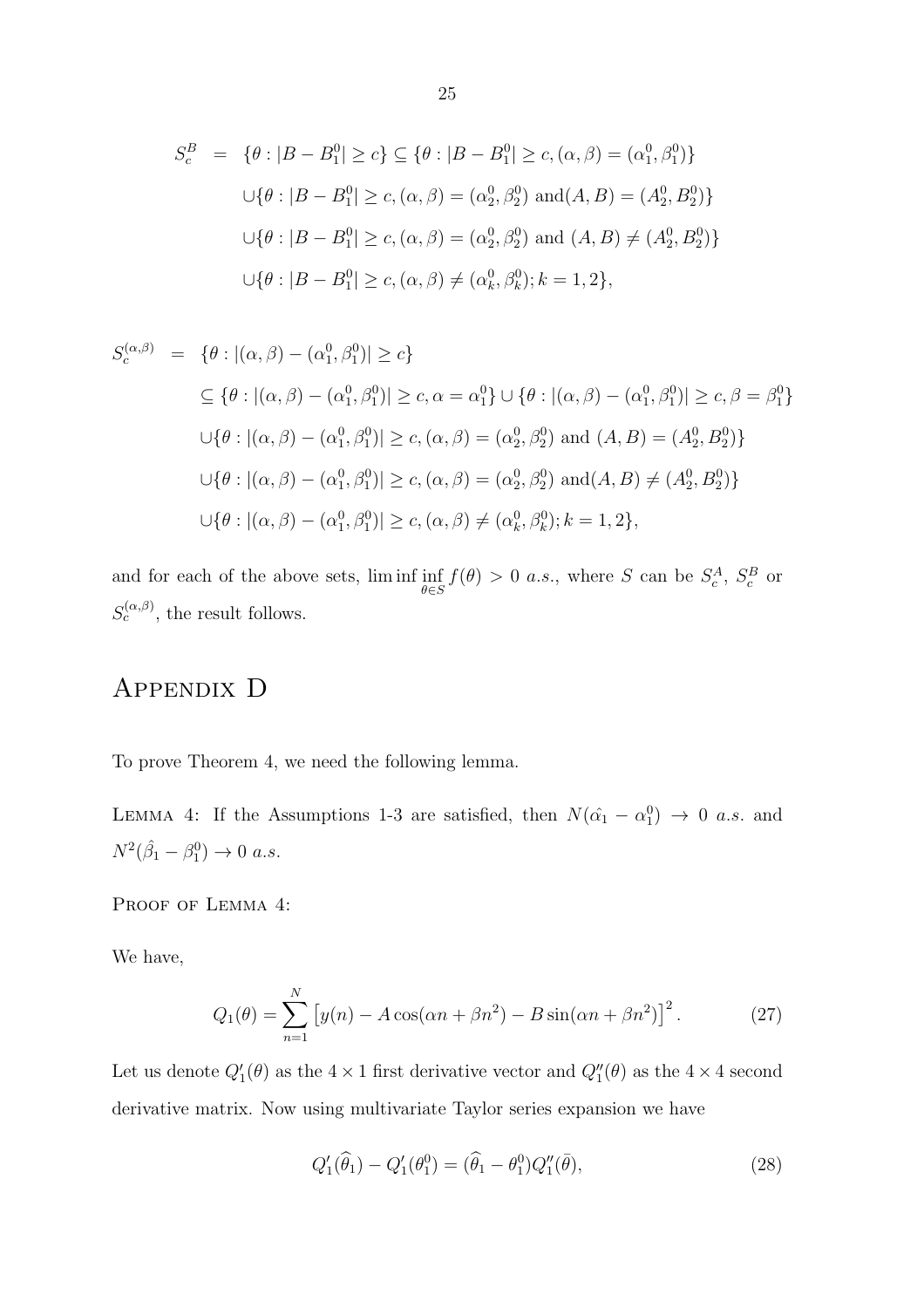where  $\bar{\theta}$  is a point on line joining  $\hat{\theta}_1$  and  $\theta_1^0$ . Since,  $Q'_1(\hat{\theta}_1) = 0$ , (28) can be written as

$$
-Q_1'(\theta_1^0)D = (\hat{\theta}_1 - \theta_1^0)D^{-1}[DQ_1''(\bar{\theta})D].
$$
\n(29)

In order to calculate  $Q_1''(\bar{\theta})$ , we evaluate the following;

 $n=1$ 

$$
\frac{\partial Q_1(\theta)}{\partial A}\Big|_{\theta_1^0} = -2\sum_{n=1}^N \cos(\alpha_1^0 n + \beta_1^0 n^2)
$$
\n
$$
\times \left( \sum_{k=2}^p [A_k^2 \cos(\alpha_k^0 n + \beta_k^0 n^2) + B_k^2 \sin(\alpha_k^0 n + \beta_k^0 n^2)] + X(n) \right),
$$
\n
$$
\frac{\partial Q_1(\theta)}{\partial B}\Big|_{\theta_1^0} = -2\sum_{n=1}^N \sin(\alpha_1^0 n + \beta_1^0 n^2)
$$
\n
$$
\times \left( \sum_{k=2}^p [A_k^2 \cos(\alpha_k^0 n + \beta_k^0 n^2) + B_k^0 \sin(\alpha_k^0 n + \beta_k^0 n^2)] + X(n) \right),
$$
\n
$$
\frac{\partial Q_1(\theta)}{\partial \alpha}\Big|_{\theta_1^0} = 2\sum_{n=1}^N n [A_1^0 \sin(\alpha_1^0 n + \beta_1^0 n^2) - B_1^0 \cos(\alpha_1^0 n + \beta_1^0 n^2)]
$$
\n
$$
\times \left( \sum_{k=2}^p [A_k^0 \cos(\alpha_k^0 n + \beta_k^0 n^2) + B_k^0 \sin(\alpha_k^0 n + \beta_k^0 n^2)] + X(n) \right),
$$
\n
$$
\frac{\partial Q_1(\theta)}{\partial \beta}\Big|_{\theta_1^0} = 2\sum_{n=1}^N n^2 [A_1^0 \sin(\alpha_1^0 n + \beta_1^0 n^2) - B_1^0 \cos(\alpha_1^0 n + \beta_1^0 n^2)]
$$
\n
$$
\times \left( \sum_{k=2}^p [A_k^0 \cos(\alpha_k^0 n + \beta_k^0 n^2) + B_k^0 \sin(\alpha_k^0 n + \beta_k^0 n^2)] + X(n) \right),
$$
\n
$$
\frac{\partial^2 Q_1(\theta)}{\partial A^2}\Big|_{\theta_1^0} = 2\sum_{n=1}^N \cos^2(\alpha_1^0 n + \beta_1^0 n^2) \cos(\alpha_1^0 n + \beta_1^0 n^2),
$$
\n
$$
\frac{\partial^2 Q_1(\theta)}{\partial A \partial \alpha}\Big|_{\theta_1^0} = 2\sum_{n
$$

 $n\cos(\alpha_1^0 n + \beta_1^0 n^2) \times [A_1^0 \sin(\alpha_1^0 n + \beta_1^0 n^2) - B_1^0 \cos(\alpha_1^0 n + \beta_1^0 n^2)],$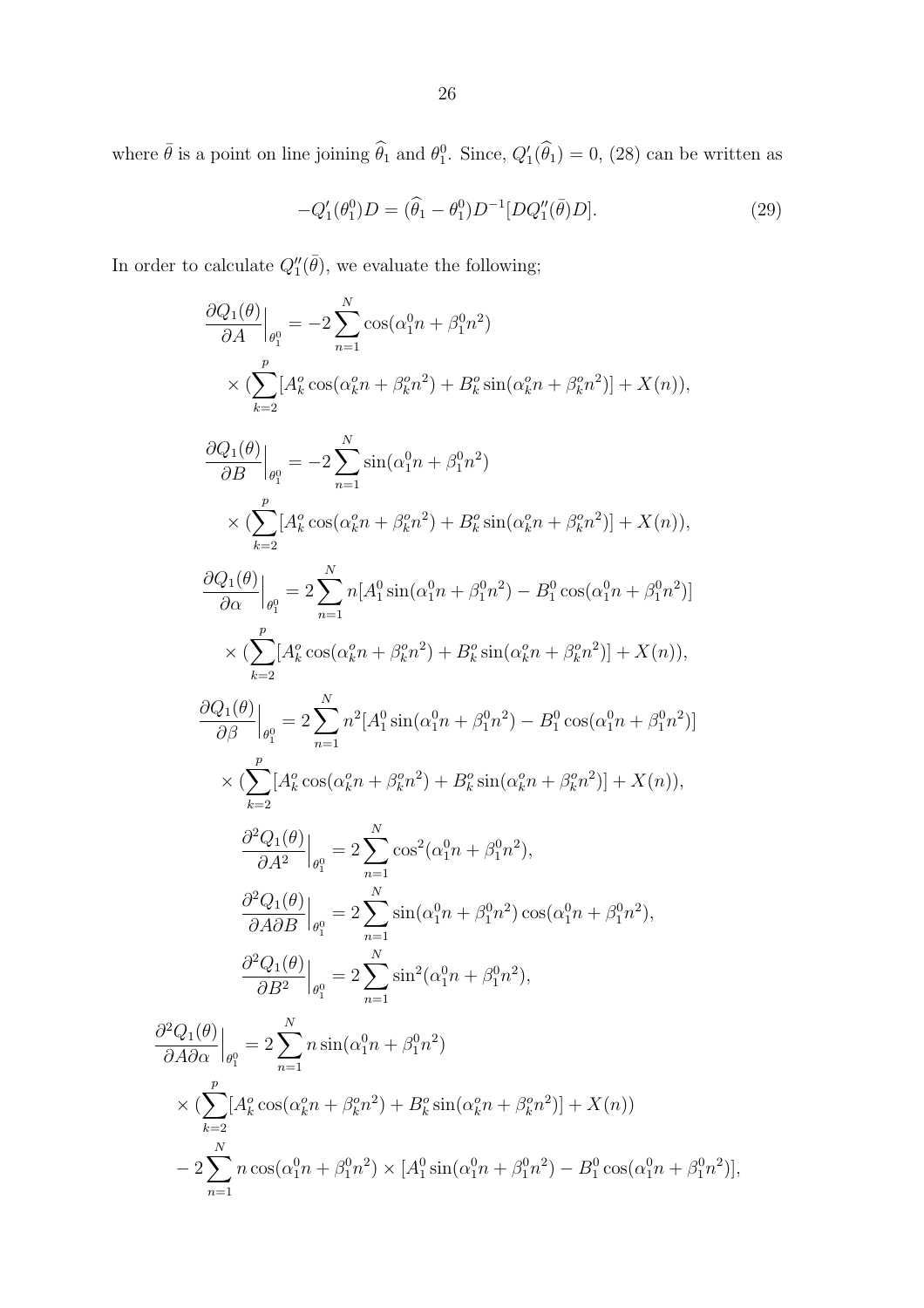$$
\begin{split} &\frac{\partial^2 Q_1(\theta)}{\partial B\partial \alpha}\Big|_{\theta_l^0} = -2\sum_{n=1}^N n\cos(\alpha_1^0 n+\beta_1^0 n^2)\\ &\quad\times (\sum_{k=2}^p [A_k^2\cos(\alpha_k^2 n+\beta_k^0 n^2)+B_k^0\sin(\alpha_k^0 n+\beta_k^0 n^2)]+X(n))\\ &\quad -2\sum_{n=1}^N n\sin(\alpha_1^0 n+\beta_1^0 n^2)\times [A_1^0\sin(\alpha_1^0 n+\beta_1^0 n^2)-B_1^0\cos(\alpha_1^0 n+\beta_1^0 n^2)],\\ &\frac{\partial^2 Q_1(\theta)}{\partial A\partial \beta}\Big|_{\theta_l^0} = 2\sum_{n=1}^N n^2\sin(\alpha_1^0 n+\beta_1^0 n^2)\\ &\quad\times (\sum_{k=2}^p [A_k^2\cos(\alpha_k^0 n+\beta_k^0 n^2)+B_k^0\sin(\alpha_k^0 n+\beta_k^0 n^2)]+X(n))\\ &\quad -2\sum_{n=1}^N n^2\cos(\alpha_1^0 n+\beta_1^0 n^2)\times [A_1^0\sin(\alpha_1^0 n+\beta_1^0 n^2)-B_1^0\cos(\alpha_1^0 n+\beta_1^0 n^2)],\\ &\frac{\partial^2 Q_1(\theta)}{\partial B\partial \beta}\Big|_{\theta_l^0} = -2\sum_{n=1}^N n^2\cos(\alpha_1^0 n+\beta_1^0 n^2)\\ &\quad\times (\sum_{k=2}^p [A_k^2\cos(\alpha_k^0 n+\beta_k^0 n^2)+B_k^0\sin(\alpha_k^0 n+\beta_k^0 n^2)]+X(n))\\ &\quad -2\sum_{n=1}^N n^2\sin(\alpha_1^0 n+\beta_1^0 n^2)\times [A_1^0\sin(\alpha_1^0 n+\beta_1^0 n^2)-B_1^0\cos(\alpha_1^0 n+\beta_1^0 n^2)],\\ &\frac{\partial^2 Q_1(\theta)}{\partial \alpha^2}\Big|_{\theta_l^0} = 2\sum_{n=1}^N n^2 [A_1^0\cos(\alpha_1^0 n+\beta_1^0 n^2)+B_k^0\sin(\alpha_k^0 n+\beta_1^0 n^2)]^2,\\ &\quad +2\sum_{n=1}^N n^2 [A_k^0
$$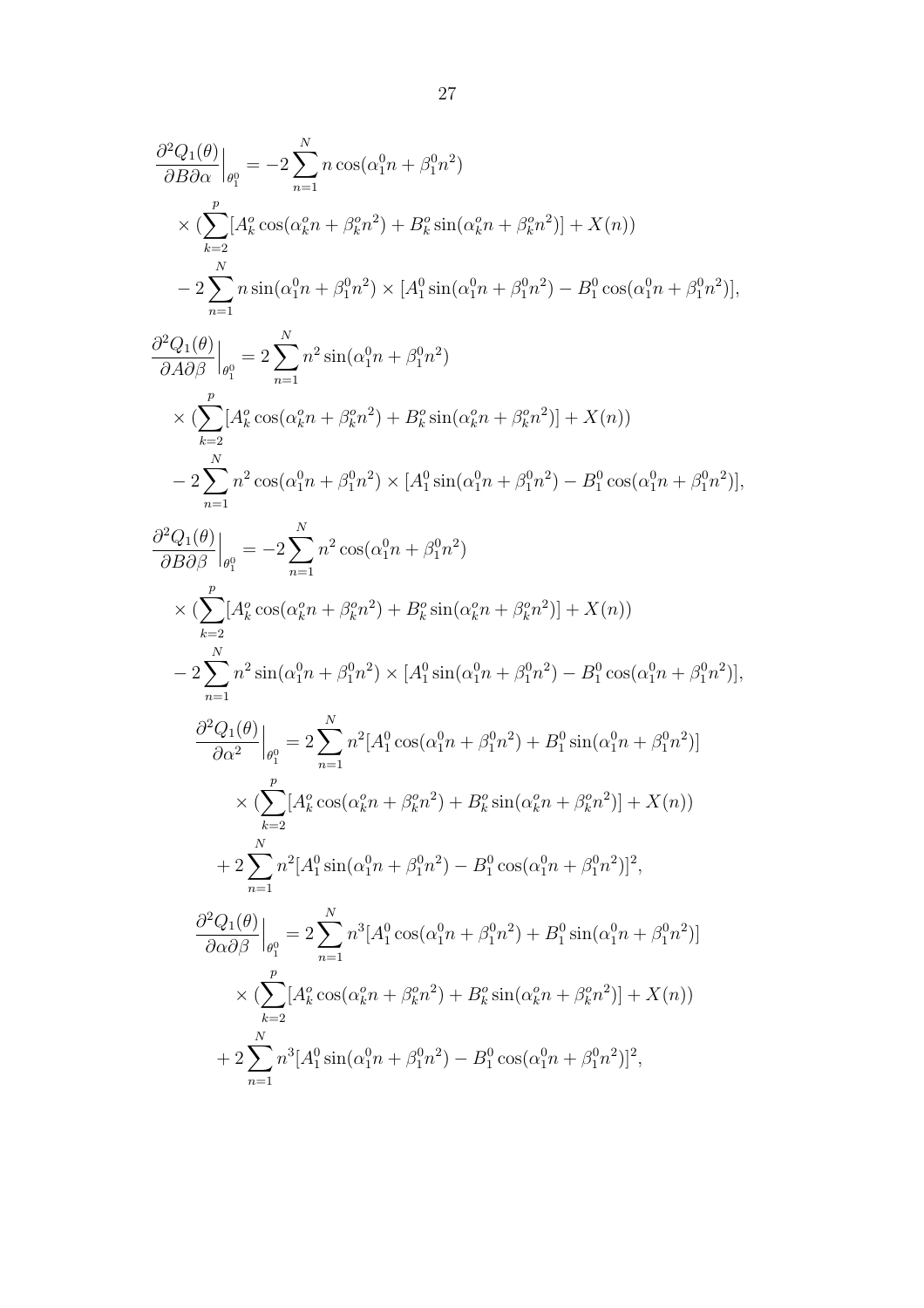$$
\frac{\partial^2 Q_1(\theta)}{\partial \beta^2}\Big|_{\theta_1^0} = 2 \sum_{n=1}^N n^4 [A_1^0 \cos(\alpha_1^0 n + \beta_1^0 n^2) + B_1^0 \sin(\alpha_1^0 n + \beta_1^0 n^2)]
$$
  

$$
\times \left( \sum_{k=2}^p [A_k^0 \cos(\alpha_k^0 n + \beta_k^0 n^2) + B_k^0 \sin(\alpha_k^0 n + \beta_k^0 n^2)] + X(n) \right)
$$
  
+ 
$$
2 \sum_{n=1}^N n^4 [A_1^0 \sin(\alpha_1^0 n + \beta_1^0 n^2) - B_1^0 \cos(\alpha_1^0 n + \beta_1^0 n^2)]^2.
$$

Using Lemma 1 and Lemma 2

$$
DQ_1''(\bar{\theta})D \to \lim_{N \to \infty} DQ_1''(\theta_1^0)D = \Sigma_1^{-1},\tag{30}
$$

which is a positive definite matrix. (29) gives

$$
(\hat{\theta}_1 - \theta_1^0)D^{-1} = [-Q_1'(\theta_1^0)D][DQ_1''(\bar{\theta})D]^{-1}.
$$
\n(31)

Dividing by  $\sqrt{N}$ , (31) becomes

$$
(\hat{\theta}_1 - \theta_1^0)(\sqrt{N}D)^{-1} = [-\frac{1}{\sqrt{N}}Q_1'(\theta_1^0)D][DQ_1''(\bar{\theta})D]^{-1}.
$$
\n(32)

Using Lemma 1 and Lemma 2,

$$
\frac{1}{\sqrt{N}}Q_1'(\theta_1^0)D \to 0 \ a.s.
$$
\n(33)

Hence the result follows.

PROOF OF THEOREM 4: Using Theorem 1 and Lemma 4, we obtain

$$
\widehat{A}_1 = A_1^0 + o(1), \quad \widehat{B}_1 = B_1^0 + o(1), \quad \widehat{\alpha}_1 = \alpha_1^0 + o(N^{-1}), \quad \widehat{\beta}_1 = \beta_1^0 + o(N^{-2}).
$$

Here the random variable  $U = o(1)$  means,  $U \to 0$  a.s., and  $U = o(N^{-k})$  means  $UN^k \to 0$  a.s. Therefore, the result can be obtained by following the same argument as in Theorem 1 and by using

$$
\widehat{A}_1 \cos(\widehat{\alpha}_1 n + \widehat{\beta}_1 n^2) + \widehat{B}_1 \sin(\widehat{\alpha}_1 n + \widehat{\beta}_1 n^2) = A_1^0 \cos(\alpha_1^0 n + \beta_1^0 n^2) + B_1^0 \sin(\alpha_1^0 n + \beta_1^0 n^2) + o(1).
$$

PROOF OF THEOREM 5: In the proof of Theorem 4, replace the suffix 1 by  $k - 1$ , and suffix 2 by k, for  $3 < k \leq p$  and the result follows.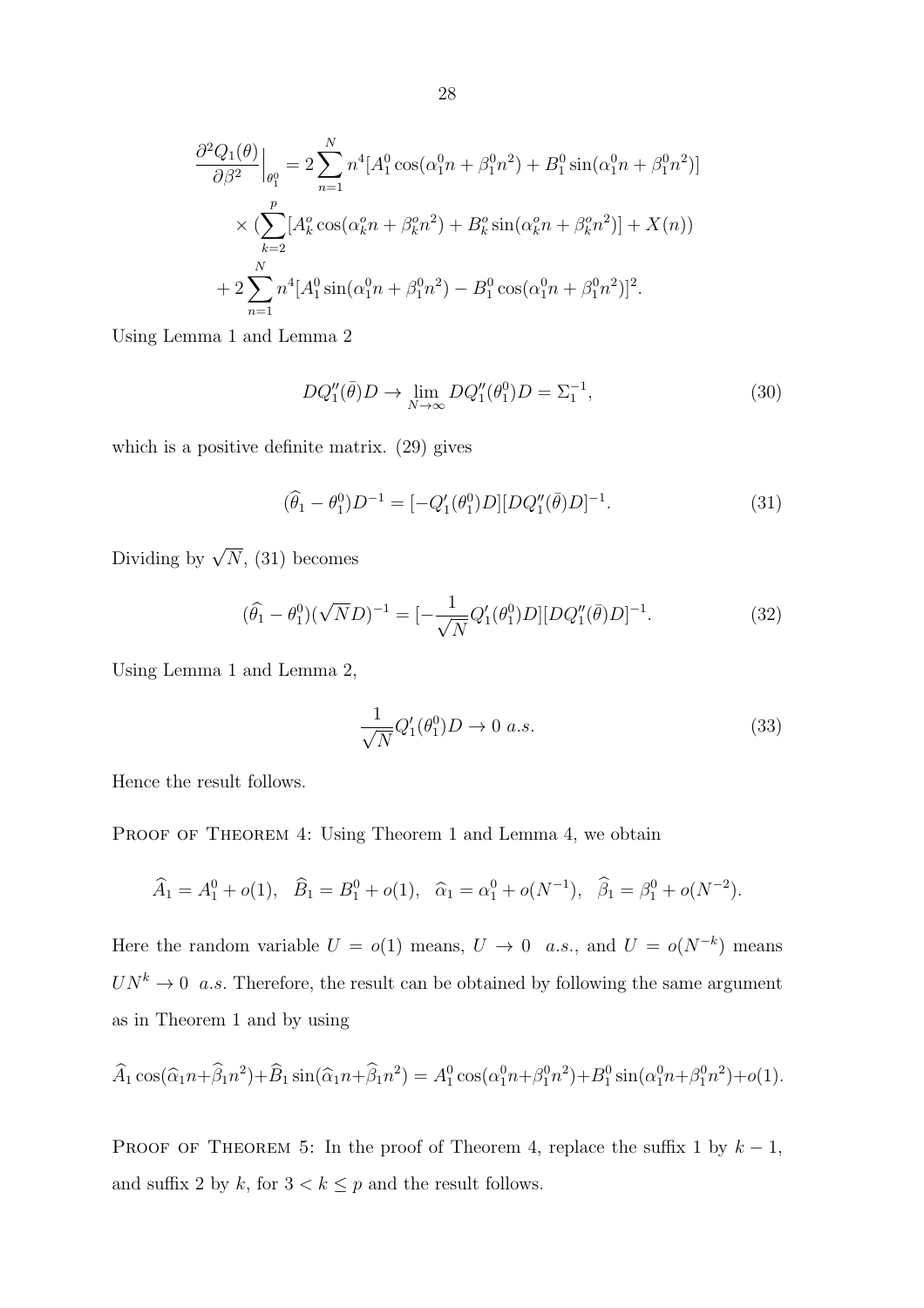### Appendix E

To prove Theorem 6, we need the following Lemma.

LEMMA 5: If  $X(n)$  satisfies Assumption 1 and  $\widehat{A}$ ,  $\widehat{B}$ ,  $\widehat{\alpha}$ ,  $\widehat{\beta}$  are obtained by minimizing

$$
\frac{1}{N}Q_{(p+1)}(\theta) = \frac{1}{N} \sum_{n=1}^{N} \left[ X(n) - A \cos(\alpha n + \beta n^2) - B \sin(\alpha n + \beta n^2) \right]^2,
$$

then  $\widehat{A} \to 0$  a.s.;  $\widehat{B} \to 0$  a.s.

PROOF: Note that  $\frac{1}{N}Q_{(p+1)}(\theta) = \frac{1}{N}R(\theta) + o(1)$  where,

$$
R(\theta) = \sum_{n=1}^{N} X(n)^{2} - 2 \sum_{n=1}^{N} X(n) \left[ A \cos(\alpha n + \beta n^{2}) + B \sin(\alpha n + \beta n^{2}) \right] + N \frac{A^{2} + B^{2}}{2}.
$$

Now we will use similar argument as in Walker [13]. We note that the minimizer of  $R(\theta)$ , with respect to A and B is  $\tilde{A} = \frac{2}{N}$ N  $\sum^N$  $n=1$  $X(n) \cos(\tilde{\alpha}n + \tilde{\beta}n^2)$  and  $\tilde{B} =$ 2 N  $\sum_{i=1}^{N}$  $n=1$  $X(n) \sin(\tilde{\alpha}n + \tilde{\beta}n^2)$ , respectively. While the minimizer of  $\frac{1}{N}Q_{(p+1)}(\theta)$  is  $\hat{A}$  and  $\widehat{B}$ , minimizer of  $\frac{1}{N}R(\theta)$  is  $\widetilde{A}$  and  $\widetilde{B}$ . Let us introduce the notation,  $\widetilde{\theta} = (\widetilde{A}, \widetilde{B}, \widetilde{\alpha}, \widetilde{\beta})$ .  $Q(\widehat{\theta}) = Q(\widetilde{\theta}) + (\widehat{\theta} - \widetilde{\theta})Q''(\theta^*)(\widehat{\theta} - \widetilde{\theta})^T$ , for some  $\theta^*$ ,  $Q'(\widehat{\theta}) = 0$ ,  $R(\widehat{\theta}) = R(\widetilde{\theta}) - (\widehat{\theta} - \theta)^T$  $\tilde{\theta}$ ) $R''(\theta^{**})(\hat{\theta}-\tilde{\theta})^T$ , for some  $\theta^{**}$ ,  $R'(\tilde{\theta})=0$ . Then,

$$
Q(\widehat{\theta}) - R(\widehat{\theta}) = Q(\widetilde{\theta}) - R(\widetilde{\theta}) + (\widehat{\theta} - \widetilde{\theta})[Q''(\theta^*) + R''(\theta^{**})](\widehat{\theta} - \widetilde{\theta})^T
$$

and on dividing by  $N$ ,  $\widehat{A} = \widetilde{A} + o(1) = \frac{2}{N}$  $\sum^N$  $n=1$  $X(n) \sin(\tilde{\alpha}n + \tilde{\beta}n^2) + o(1)$  and similarly

 $\widehat{B} = \widetilde{B} + o(1) = \frac{2}{N}$  $\sum_{i=1}^{N}$  $n=1$  $X(n) \sin(\tilde{\alpha}n + \tilde{\beta}n^2) + o(1)$ . Now using Lemma 2 we get  $\tilde{A} \rightarrow 0$  a.s.,  $\tilde{B} \rightarrow 0$  a.s. Hence the result follows.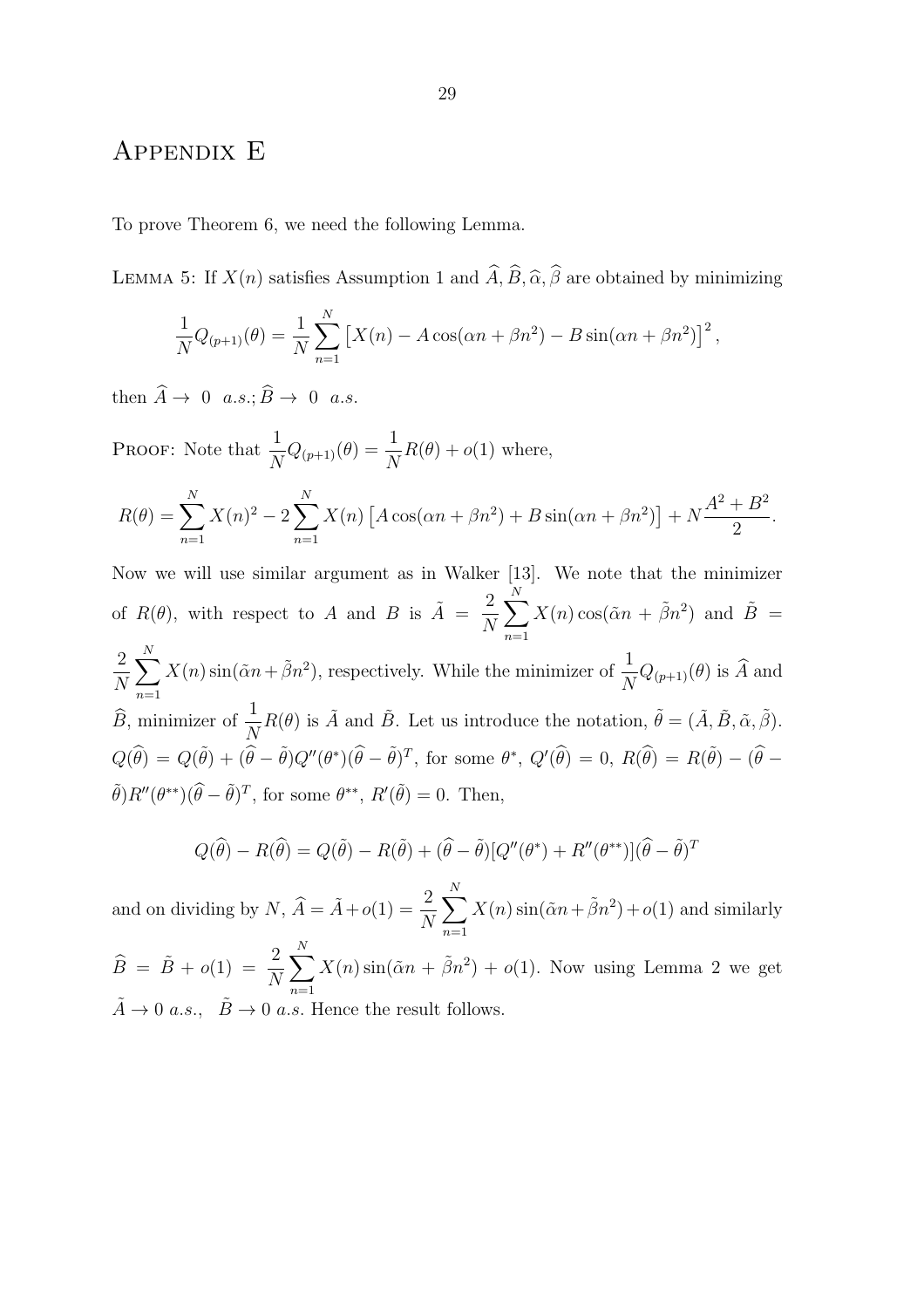## References

- [1] Abatzoglou, T. (1986), "Fast maximum likelihood joint estimation of frequency and frequency rate", IEEE Transactions on Aerospace and Electronic Systems, vol. 22, 708 - 714.
- [2] Djuric, P.M. and Kay, S.M. (1990), "Parameter estimation of chirp signals", IEEE Transactions on Acoustics, Speech and Signal Processing, vol. 38, 2118 - 2126.
- [3] Fuller, W. A. (1996), Introduction to Statistical Time Series, 2nd. edition, John Wiley and Sons, New York.
- [4] Gini, F., Montanari, M. and Verrazzani, L. (2000), "Estimation of chirp signals in compound Gaussian clutter: A cyclostationary approach", IEEE Transactions on Acoustics, Speech and Signal Processing, vol. 48, 1029 - 1039.
- [5] Kumaresan, R. and Verma, S. (1987), "On estimation the parameters of chirp signals using rank reduction techniques", Proceedings of 21 st Asilomar Conference, 555 - 558, Pacific Grove, California.
- [6] Kundu, D. and Nandi, S. (2008), "Parameter estimation of chirp signals in presence of stationary noise", Statistica Sinica, vol. 18, 187 - 202.
- [7] Montgomery H.L. (1990), Ten Lectures on the Interface Between Analytic Number Theory and Harmonic Analysis, American Mathematical Society, 196.
- [8] Nandi, S. and Kundu, D. (2004), "Asymptotic properties of the least squares estimators of the parameters of the chirp signals", Annals of the Institute of Statistical Mathematics, vol. 56, 529 - 544.
- [9] Press, W.H., Teukolsky, S.A., Vetterling, W.T., Flannery, B.P. (1996), Numerical Recipes in Fortran 90, Cambridge University Press. Page 402.
- [10] Richards, F. S. G. (1961) "A method of maximum likelihood estimation", Jour. Royal Stat. Soc. B, 23, 469-475.